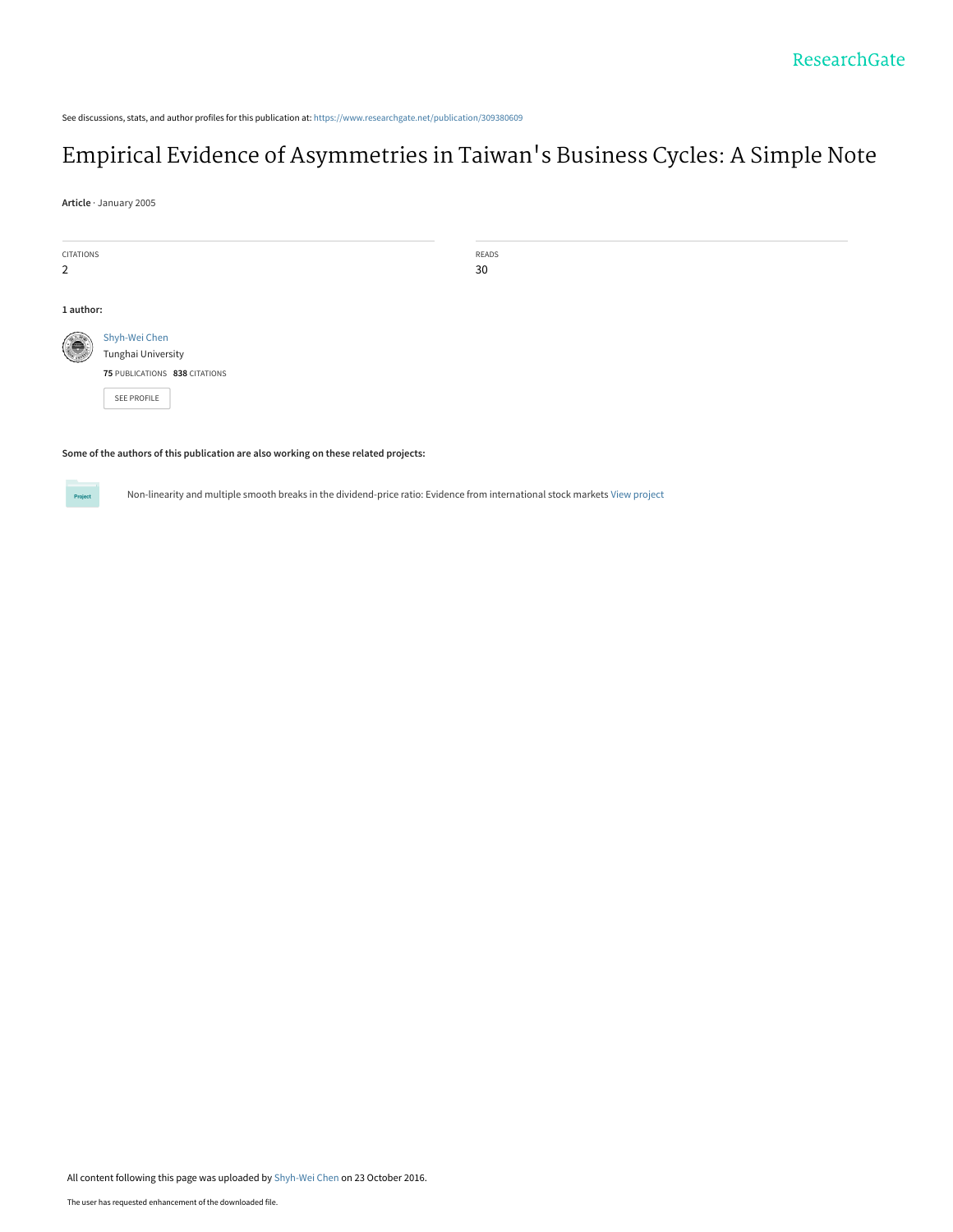# **Empirical Evidence of Asymmetries in Taiwan's Business Cycles: A Simple Note**

## **Shyh-Wei Chen**∗ Department of Economics Tunghai University

**Keywords:** Depth, Steepness, Sharpness, Business cycle **JEL Classification:** C22, E32

<sup>∗</sup> Correspondence: Shyh-Wei Chen, Department of Economics, Tunghai University, Taichung 407, Taiwan. Tel: (04) 2359-0121 ext. 2922; Fax: (04) 2359-0702; E-mail: schen@mail.thu.edu.tw. I would like to thank two anonymous referees and an associate editor for helpful comments and suggestions. Any remaining errors are my sole responsibility.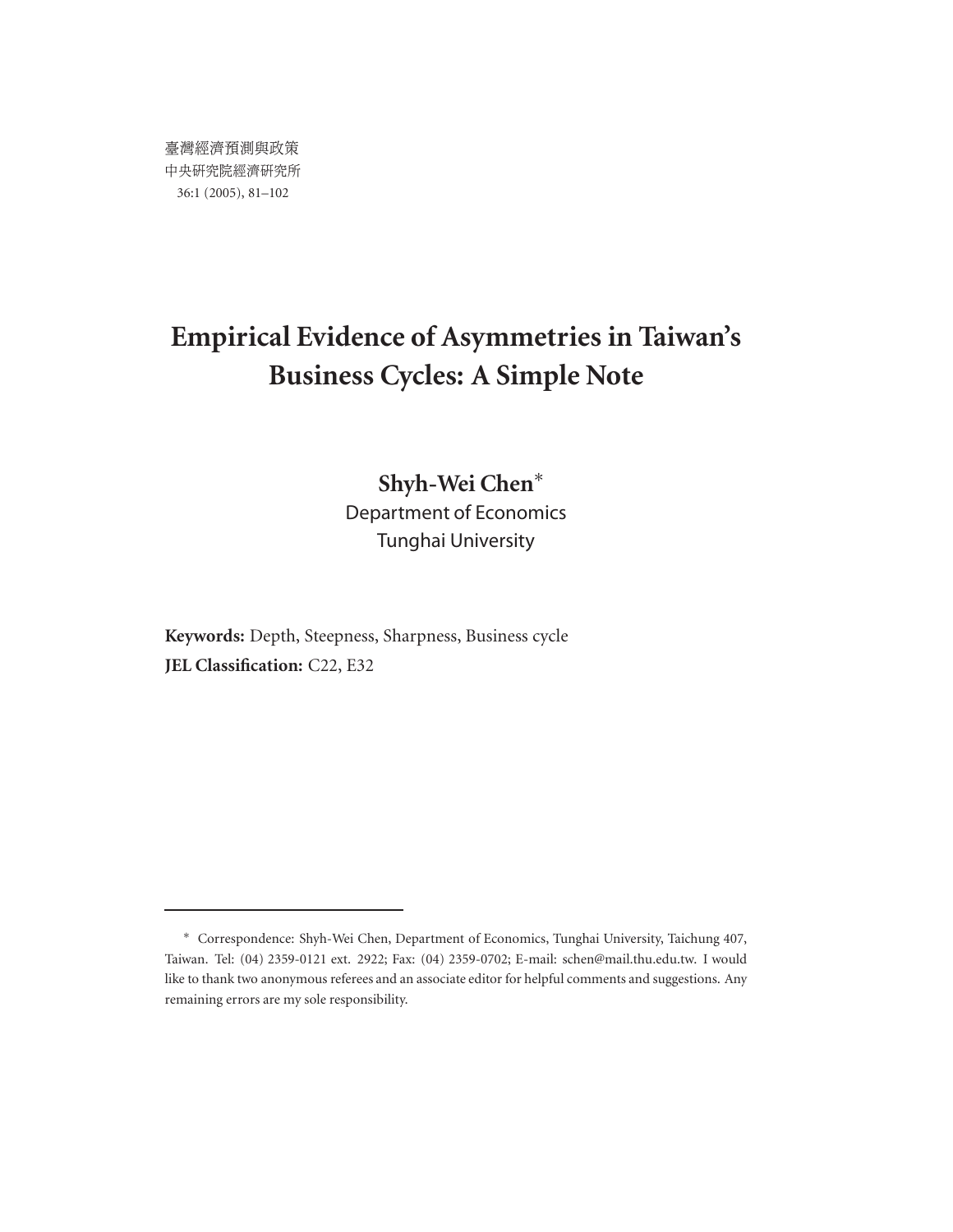#### ABSTRACT

*This paper adopts Clements and Krolzig's parametric tests to determine the asymmetric properties of Taiwan's business fluctuations. In particular, we investigate three types of asymmetry: deepness, steepness and sharpness. We find that although the non-deep property is overwhelmingly applicable to Taiwan's business cycle Clement and Krolzig's parametric tests strongly reject non-steepness. This evidence for steepness suggests that non-linear models are preferable to linear models in describing Taiwan's business cycles. Finally, the conclusion with regards to the sharpness property is inconclusive but it must be model-dependent.*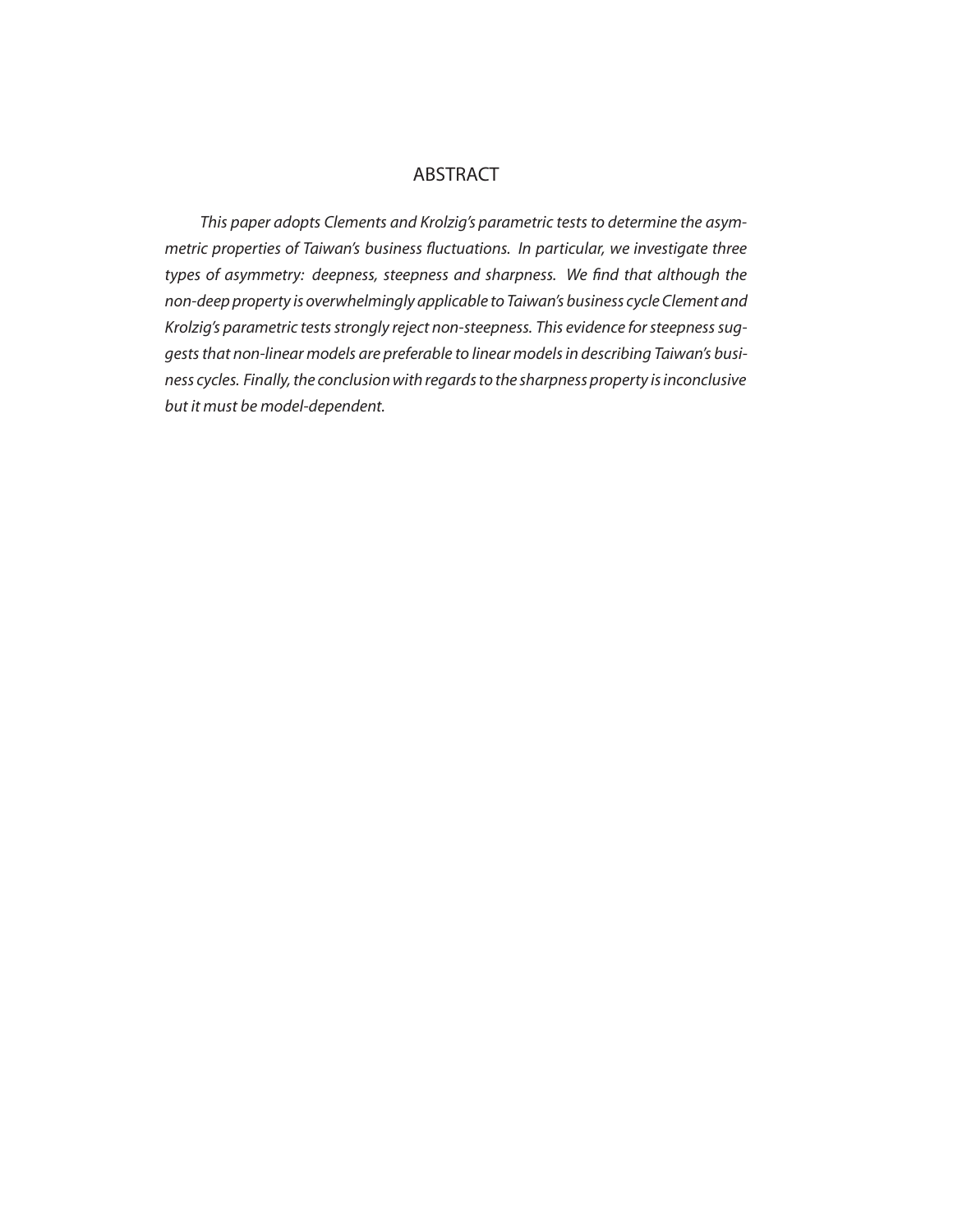#### **1. INTRODUCTION**

Studies reported in the literature on business cycle asymmetries are of both great importance and considerable interest. Their importance stems from the fact if the data really exhibit asymmetric features, then the success of economic models should be able to capture these features and replicate the data.<sup>1</sup> They are intensely interesting to econometrician whose chief objective is to devise more powerful and robust tests to detect any asymmetries in a time series.

By now, many types of asymmetries have been introduced in the literature. The *deepness* and *steepness* of a business cycle, for example, were discussed by Sichel (1993), while the asymmetry of *sharpness* was championed by McQueen and Thorley (1993).<sup>2</sup> Loosely speaking, we say a detrended time series exhibits deepness if it has negative skewness relative to the mean or the trend, i.e., the average deviation of the observations below the mean exceeds that of the observations above. Secondly, a time series exhibits steepness if, upon being differenced, the resultant distribution is asymmetric. Thirdly, when a time series is characterized by sharpness asymmetry, then troughs (peaks) are sharp and peaks (troughs) are more rounded. $3$ 

Empirically, ample evidence of asymmetry is found in U.S. business cycles. See, for example, Neftci (1984), Falk (1986), DeLong and Summers (1986), Sichel (1989, 1993, 1994), Rothman (1991), McQueen and Thorley (1993), Ramsey and Rothman (1996), Kim and Mittnik (1996), Verbrugge (1997), and Clements and Krolzig (2002), and so on. However, these researchers do not draw congruent conclusions with regards to the asymmetric properties in the U.S. key macroeconomic time series (see Clements and Krolzig, 2003, for a review). International evidence for asymmetries has also recently been reported in the literature. Readers are referred to Razzak (2001) and Belaire-Franch and Contreras (2003).

<sup>&</sup>lt;sup>1</sup> See Psaradakis and Sola (2003) for details as to at least four reasons why asymmetry is essential in economics.

<sup>2</sup> Formal definitions of these asymmetries are defined in Section 3.

 $3$  Ramsey and Rothman (1996) noted that steepness is an example of "longitudinal" asymmetry (asymmetry in the direction of a business cycle), and deepness and sharpness are examples of "transversal" asymmetry (orthogonal to the direction of a business cycle).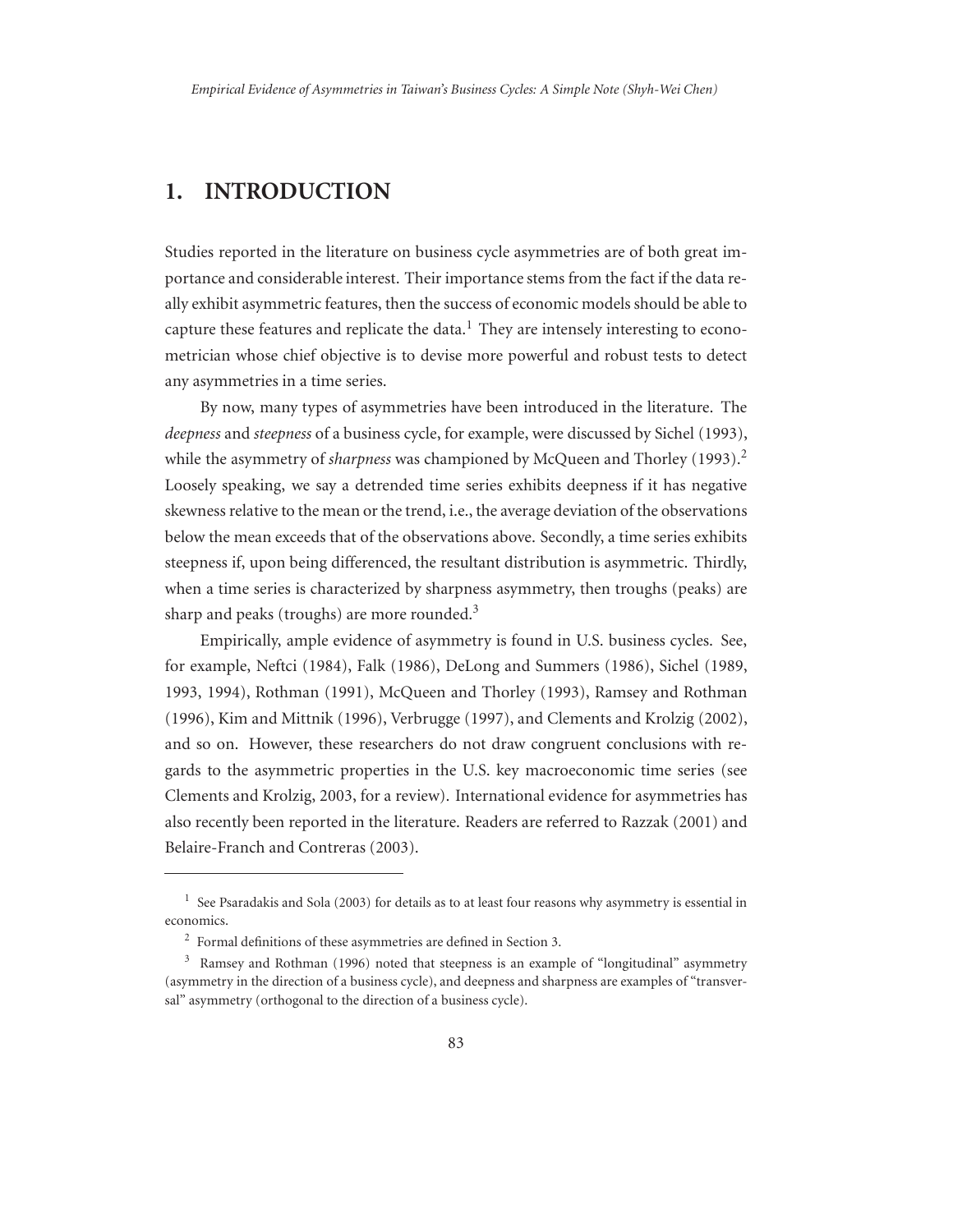Deepness, steepness and sharpness asymmetries are associated with a detrended time series, but still other types of asymmetries are identified in the level data of a time series. Friedman (1969, 1993) suggests that recessions are periods when output is hit by large transitory shocks. Upon following through the trough, output enters a high-growth recovery phase, eventually returning to the trend. This is referred to as *Friedman-type asymmetry* in the literature.

One kind of analogous asymmetry is the *Hamilton-type asymmetry*. Hamilton (1989) suggests modeling business cycle asymmetry by allowing the growth rate of real output to be governed by an unobserved two-state variable, implying that the economy is either in a positive growth state (expansion) or in a negative growth state (contraction). One important implication of the Hamilton-type of asymmetry is that a recession has a permanent effect on the level of output, meaning that this asymmetry completely differs from the "peak-reversion" or "bounce-back effect" of the Friedman-type asymmetry. Kim and Murray (2002) have proposed an econometric model to examine both types of asymmetries as regards to the U.S. coincident index.

Research on Taiwan's business cycle has recently received great attention. Huang et al. (1998), Huang (1999), and Chen and Lin (2000), to cite a few examples, employ the Markov Switching Model to analyze the feature of Taiwan's business cycles. While these studies have focused on identifying Taiwan's turning points, they have ignored, for the most part, the asymmetric features of Taiwan's business cycles. For this reason, the motivation behind this paper is to examine the asymmetric features of Taiwan's business fluctuations. Our empirical results are most enlightening, especially as none of the previous research on Taiwan's output fluctuations (or business cycles) has taken a thorough look at the asymmetric features.<sup>4</sup> This paper, therefore, compensates for those shortcomings of previous literature.

Here, we employ Clements and Krolzig's (2003) parametric tests under the Markov Switching autoregressive model to check three asymmetries in Taiwan's business fluctuations. In terms of capabilities, the tests of Clements and Krolzig (2003) are able to detect asymmetries in the propagation mechanisms of shocks, or first moment asymmetries, while the typical non-parametric tests based on the coefficients of the skewness of a detrended series are unable to discriminate between first-moment asymmetries and asymmetries in shocks. In addition, their Monte Carlo results show that

<sup>&</sup>lt;sup>4</sup> One exception is Chen (2002) who applies Kim and Murray's (2002) model to check whether the Friedman-type and Hamilton-type asymmetries exist or not in Taiwan business fluctuations.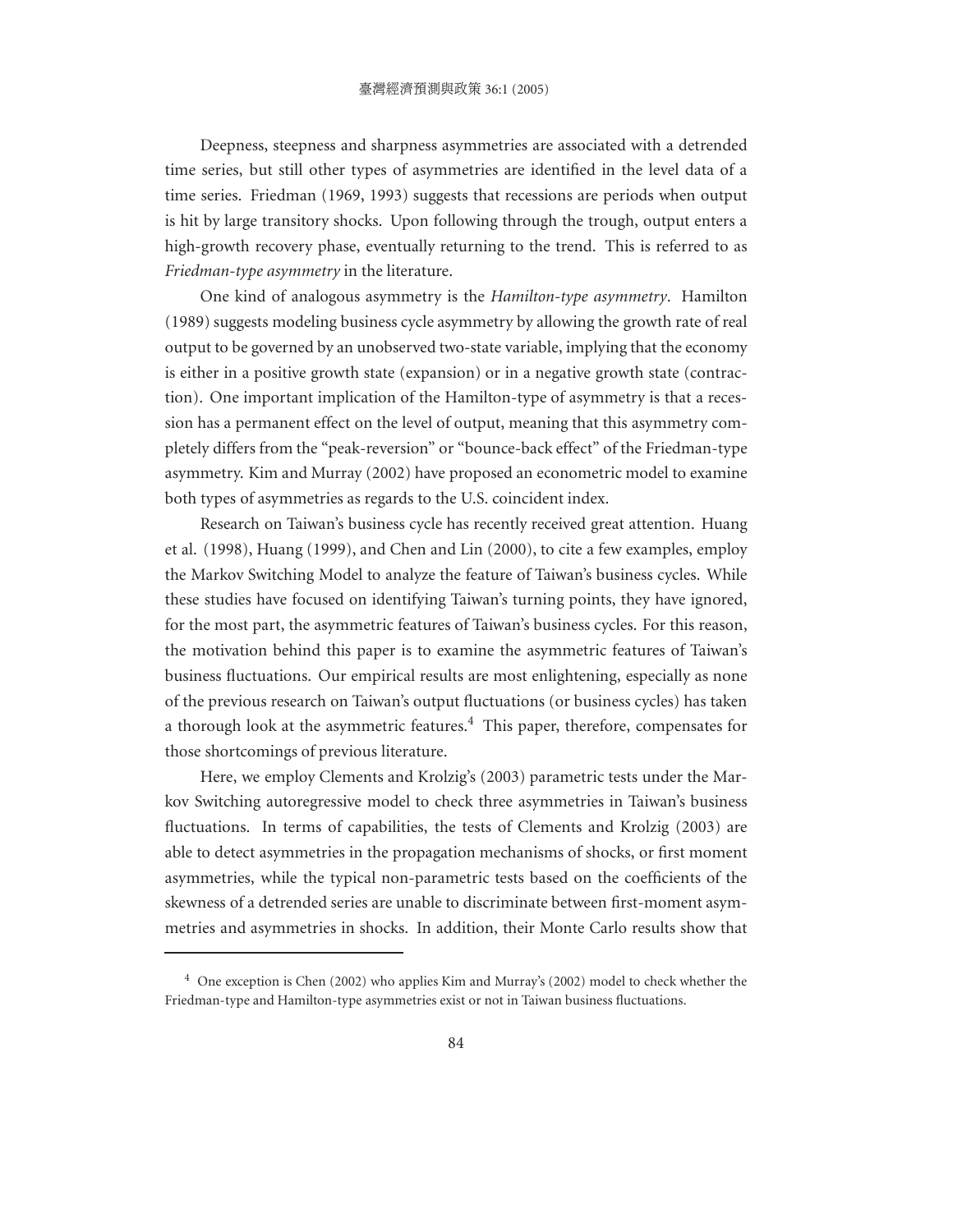they are reliable tests for business cycle asymmetries even though the underlying data generating process is different from the empirical model.

The organization of the paper is as follows. Section 2 briefly elaborates on the definition of several business cycle asymmetries. Section 3 introduces the methodology: Clements and Krolzig's (2003) parametric tests. Section 4 summarizes data description and the empirical test results, while Section 5 presents the conclusions that we draw in this paper.

#### **2. BUSINESS CYCLE ASYMMETRY**

In this section we briefly elaborate on the definition of several business cycle asymmetries. Readers are referred to Sichel (1993) and Clements and Krolzig (2003) for more details. Following Clements and Krolzig (2003), throughout the article,  $x_t$  refers to the detrended series and hence a stationary process. We assume that the nonstationarity can be removed by differencing. However, none of the propositions on asymmetries in MS-AR models that follow, nor the testing procedures, requires this method of detrending, and all remain valid whichever method is used. All that we require is that a MS-AR model can be estimated for the detrended series, however obtained. The sensitivity of the findings on asymmetries to the method of trend elimination requires further research.

**Definition 1.** The process  $\{x_t\}$  is said to be non-deep iff  $x_t$  is not skewed, therefore:

$$
E\left[\left(x_t - \mu_x\right)^3\right] = 0. \tag{1}
$$

**Definition 2.** The process  $\{x_t\}$  is said to be non-steep iff  $\Delta x_t$  is not skewed, therefore:

$$
E\left[\Delta x_t^3\right] = 0.\tag{2}
$$

**Definition 3.** *The process*  $\{x_t\}$  *is said to be non-sharp iff the transition probabilities to and from the two outer regimes are identical, then:*

$$
p_{m1} = p_{mM}
$$
 and  $p_{1m} = p_{Mm}$ ,  $\forall m \neq 1, M$ , and  $p_{1M} = p_{M1}$ . (3)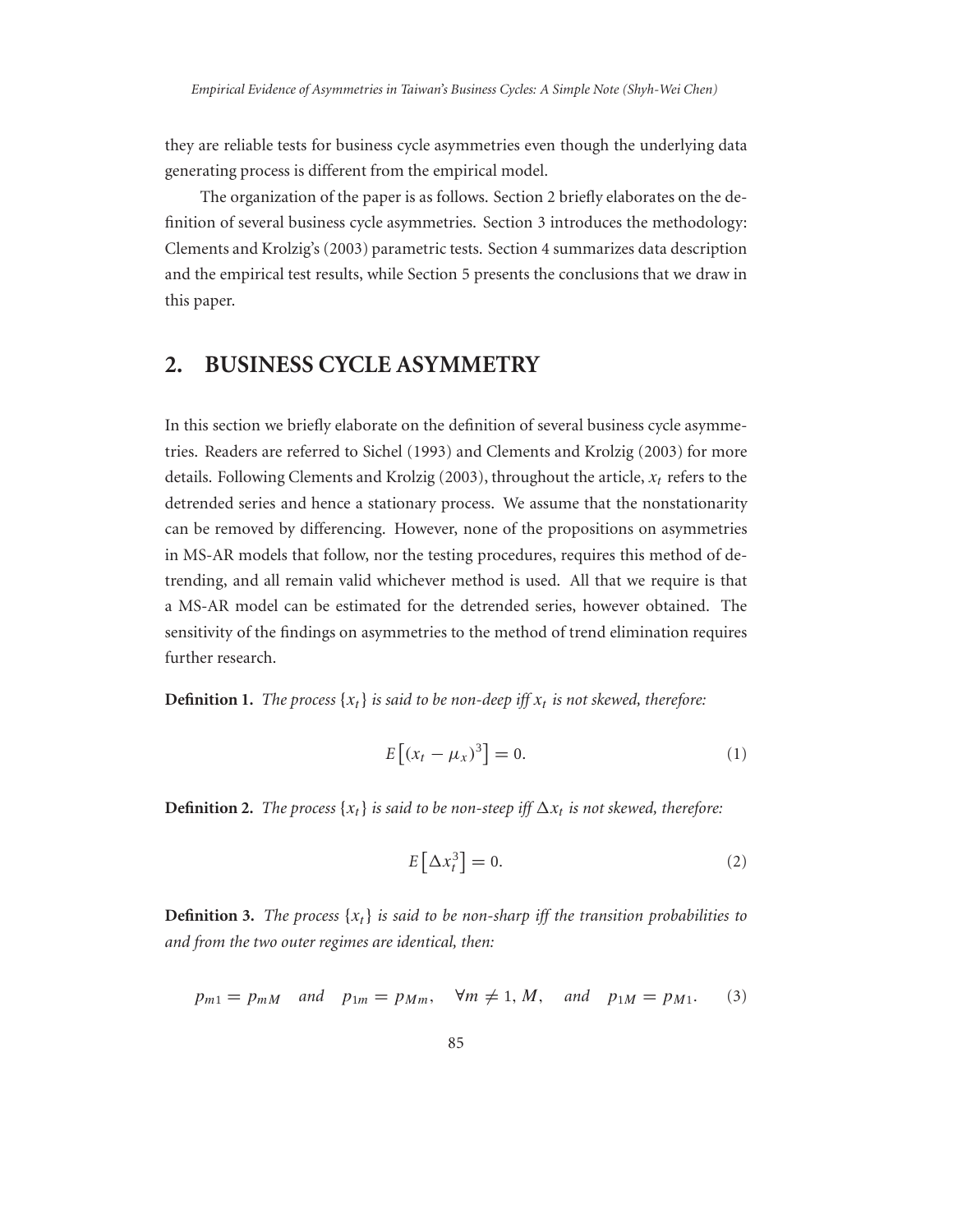As shown in Clements and Krolzig (2003), in a two-regime model, non-sharpness implies that  $p_{12} = p_{21}$ . In a three-regime model, it is necessary that  $p_{12} = p_{32}$ ,  $p_{13} =$  $p_{31}$ , and  $p_{21} = p_{23}$ . What we also note from their corollary 1 is that a two-regime MS model is never steep. Moreover, non-steepness implies non-deepness and vice versa.

If definitions 1 to 3 were true, then we would claim that a time series is symmetry as shown in the upper panel of Figure 1. The middle panel of Figure 1 plots contractions which represent both deepness and sharpness. It is clear that such contractions are significantly deeper and sharper than the expansions. The lower panel of Figure 1 shows steepness asymmetry with gradual upward slopes during the expansions, and steep downward slopes during contractions.

#### **3. CLEMENTA AND KROLZIG'S TESTS**

Clements and Krolzig (2003) introduce the Wald-type tests of the asymmetry hypotheses under the Markov-Switching autoregressive model (hereafter the C-K tests). By design, they facilitate computation in that the model does not have to be estimated under the null.<sup>5</sup> Consider the Markov-Switching autoregressive model which follows:

$$
x_t = \mu(s_t) + \sum_{j=1}^p \alpha_j x_{t-j} + u_t,
$$
\n(4)

where  $u_t | s_t \sim NID(0, \sigma^2)$  and  $s_t \in \{1, \cdots, M\}$  is generated by a Markov chain. The transition probabilities are time-invariant, i.e.,  $p_{ij} = Pr(s_{t+1} = j | s_t = i)$ , with  $\sum_{j=1}^{M} p_{ij} = 1, \forall j, j \in \{1, \cdots, M\}.$  Clements and Krolzig (2003) label this model MSI(*M*)-AR(*p*). If the conditional variance  $\sigma^2$  is also regime-dependent, then they label the model MSIH(M)-AR(p).<sup>6</sup> They consider the Wald (W) test of the hypothesis, i.e.:

<sup>5</sup> Testing the number of regimes under the Markov Switching Model is typically complicated on account of the presence of unidentified nuisance parameters under the null of linearity. Besides this, the scores associated with parameters of interest under the alternative may be identical at zeros. Readers are referred to Hansen (1992, 1996) for more details.

 $^6$  In the terminology of Clements and Krolzig (2003), Hamilton's (1989) model is labeled MSM( $M$ )- $AR(p)$  because it is the conditional mean of the data that switches back and forth. If both the conditional mean and variance of a Markov-Switching model switch back and forth, then the model is labeled  $MSMH(M)$ -AR $(p)$ .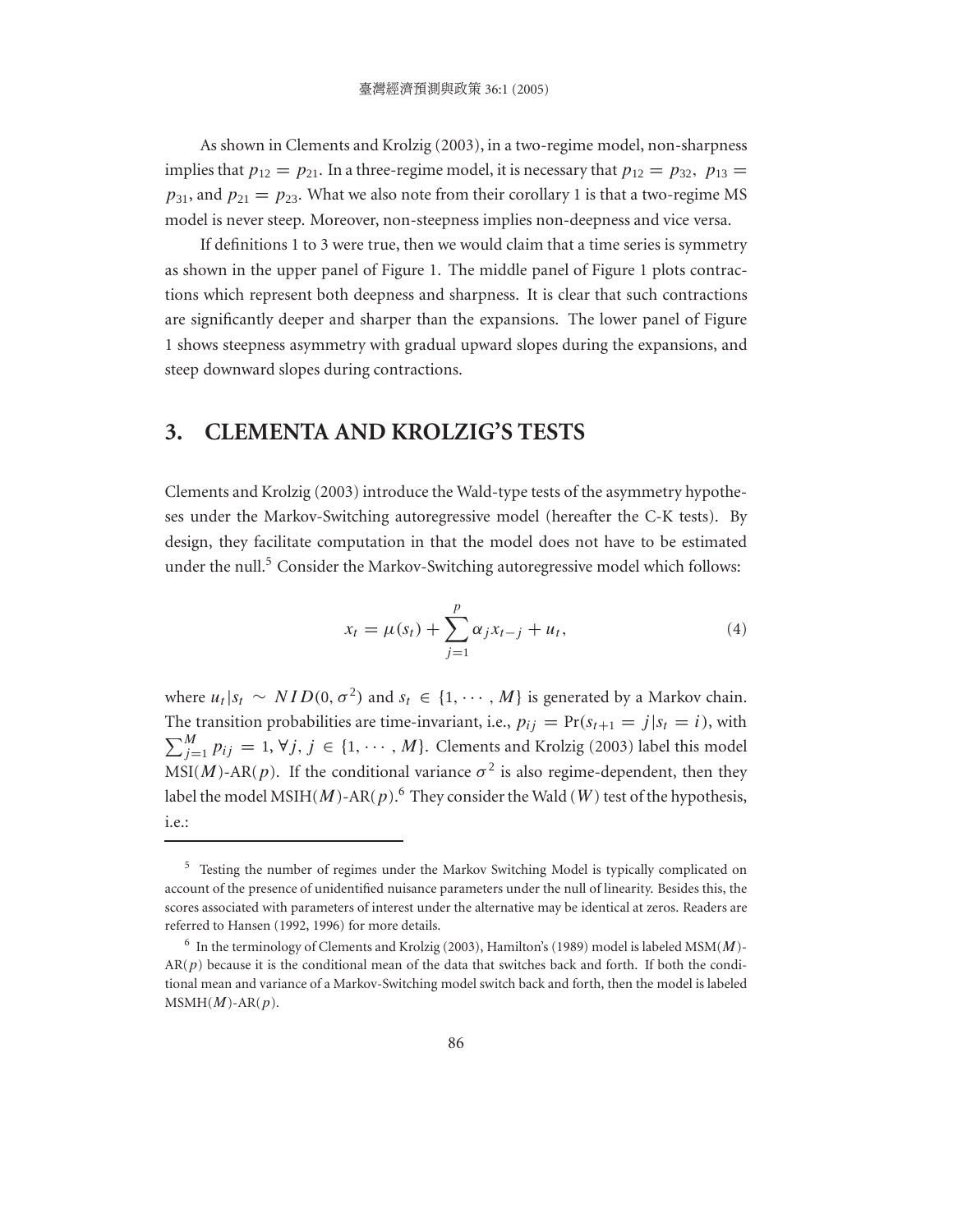

Figure 1 Time Series Plot of Symmetry, Deepness, Sharpness and Steepness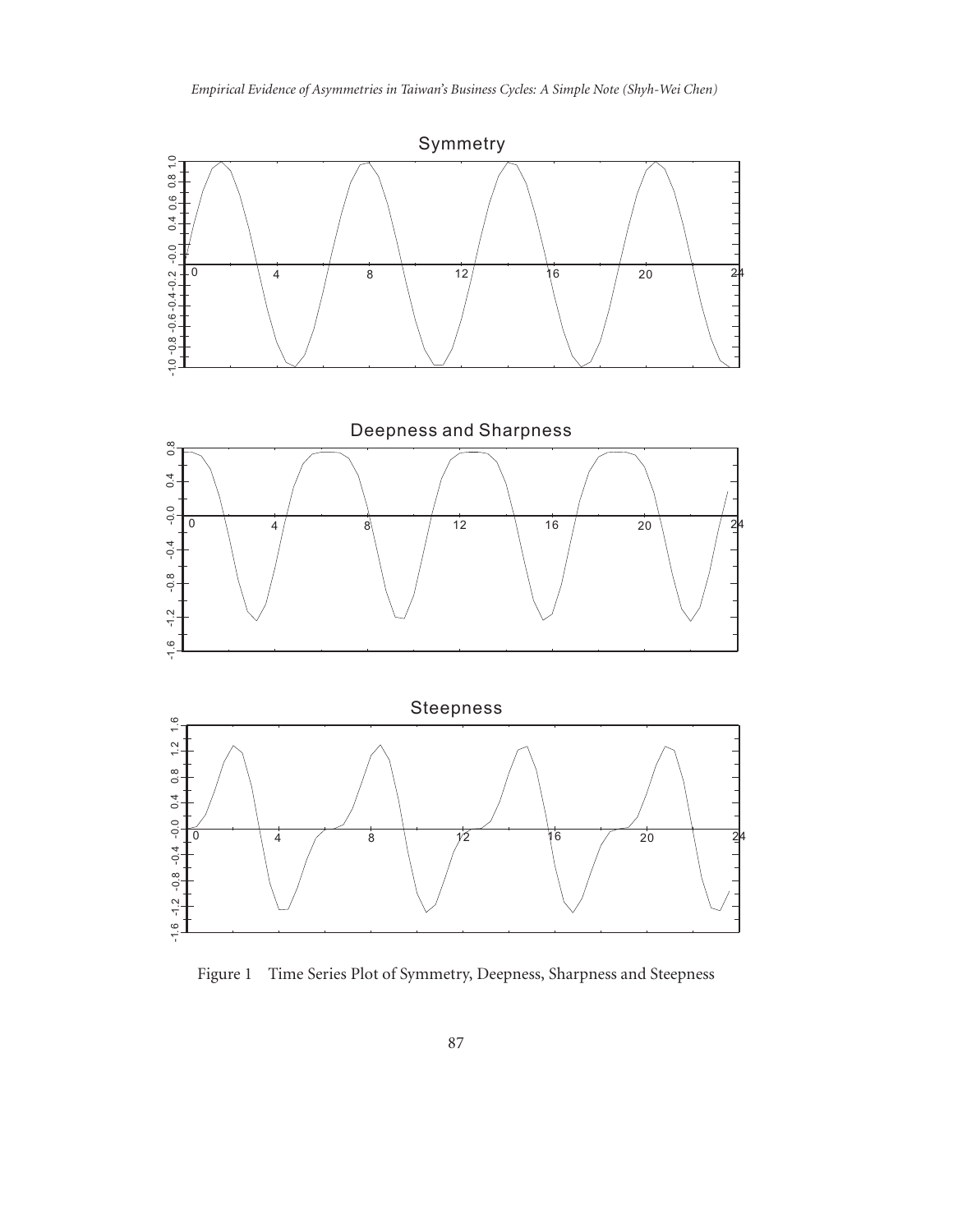$$
H_0: \phi(\lambda) = 0 \quad \text{versus} \quad H_1: \phi(\lambda) \neq 0,\tag{5}
$$

where  $\lambda = (\mu_1, \cdots, \mu_M; \alpha_1, \cdots, \alpha_p, \sigma^2; \pi), \phi = \mathbb{R}^n \to \mathbb{R}^r$  is a continuously differentiable function with rank r, and  $r = \text{rk}(\frac{\partial \phi(\lambda)}{\partial \lambda'}) \leq \text{dim}\lambda$ .

Let  $\tilde{\lambda}$  and  $\hat{\lambda}$  denote the unrestricted and restricted maximum likelihood estimators of  $\lambda = (\mu_1, \cdots, \mu_M; \alpha_1, \cdots, \alpha_p, \sigma^2; \pi)$ , respectively. Then the Wald test statistic W is based on the unconditional estimator  $\tilde{\lambda}$ , which is asymptotically normal. That is:

$$
\sqrt{T}\left(\tilde{\lambda}-\lambda\right) \stackrel{d}{\rightarrow} N\left(0,\,\Sigma_{\tilde{\lambda}}\right). \tag{6}
$$

It follows that  $\phi(\tilde{\lambda})$  is also normal for large samples.

$$
\sqrt{T}\left[\phi\left(\tilde{\lambda}\right)-\phi\left(\lambda\right)\right] \stackrel{d}{\rightarrow} N\left(0,\frac{\partial\phi\left(\lambda\right)}{\partial\lambda'}\bigg|_{\tilde{\lambda}}\Sigma_{\tilde{\lambda}}\frac{\partial\phi\left(\lambda\right)'}{\partial\lambda'}\bigg|_{\tilde{\lambda}}\right). \tag{7}
$$

If  $H_0: \phi(\lambda) = 0$  is true, and the variance-covariance matrix is invertible, then:

$$
T\phi\left(\tilde{\lambda}\right)' \left[\frac{\partial\phi(\lambda)}{\partial\lambda'}\bigg|_{\tilde{\lambda}} \widetilde{\Sigma}_{\tilde{\lambda}} \frac{\partial\phi(\lambda)'}{\partial\lambda'}\bigg|_{\tilde{\lambda}}\right]' \phi\left(\tilde{\lambda}\right) \stackrel{d}{\to} \chi^2(r),\tag{8}
$$

where  $\Sigma_{\tilde{\lambda}}$  is the consistent estimator of  $\Sigma_{\tilde{\lambda}}$ .

The Wald test for the null of *non-deepness* is based on:

$$
\phi_D(\lambda) = \sum_{m=1}^M \bar{\xi}_m (\mu_m - \mu_x)^3, \qquad (9)
$$

where  $\bar{\xi}_m$  is the ergodic probability of regime m, while  $\mu_x = \sum_{m=1}^{M}$  $_{m=1}^{M} \xi_m \mu_m$  is the unconditional mean of  $x_t$ .

A Wald test for the null of *non-steepness* is based on

$$
\phi_S(\lambda) = \sum_{i=1}^{M-1} \sum_{j=i+1}^{M} \left( \bar{\xi}_i p_{ij} - \bar{\xi}_j p_{ji} \right) \left( \mu_j - \mu_i \right)^3, \tag{10}
$$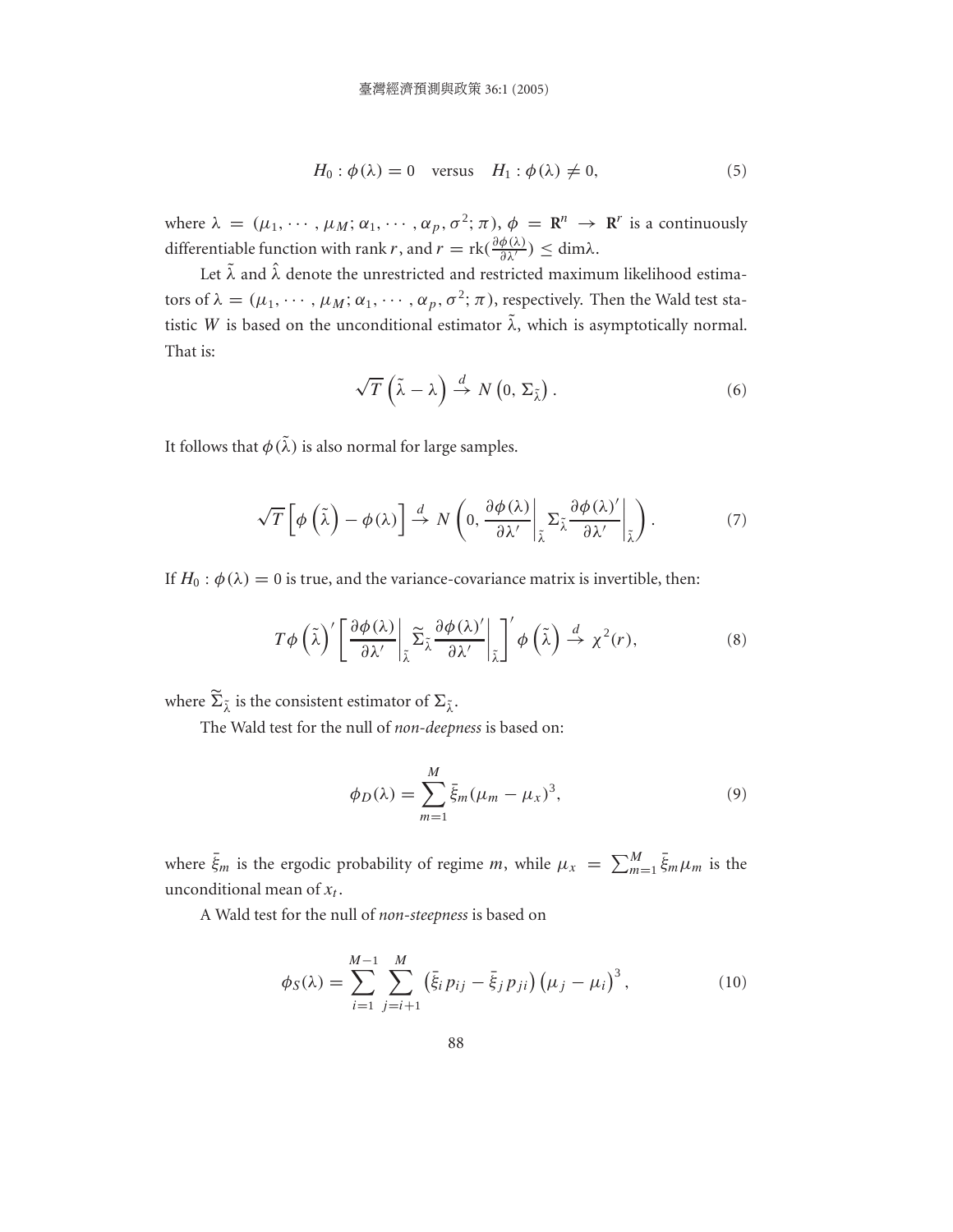where the  $\bar{\xi}_m$ ,  $p_{ij}$ , and  $\mu_{\nu}$  are taken as fixed.

Finally, a Wald test for the null of *non-sharpness* can be expressed as

$$
\phi_{TP}(\lambda) = \Phi \pi,\tag{11}
$$

where the matrix  $\Phi$  is defined such that  $p_{m1} = p_{mM}$  and  $p_{1m} = p_{Mm}$  for all  $m \neq$ 1, M, and  $p_{1M} = p_{M1}$ . The test statistics to evaluate non-deepness and non-steepness are asymptotically distributed as  $\chi^2(1)$ , whereas the test statistic to test the null of nonsharpness is asymptotically distributed as a  $\chi^2(3)$  if  $M = 3$ , i.e., when testing the joint hypotheses  $p_{12} = p_{32}$ ,  $p_{13} = p_{31}$ , and  $p_{21} = p_{23}$ . Readers are referred to Clements and Krolzig (2003) for more detailed descriptions of these tests.

#### **4. EMPIRICAL RESULTS OF ASYMMETRIES**

We select the real gross domestic product (GDP) to check its asymmetric properties. We choose this series since it is generally regarded as a good candidate to represent Taiwan's business cycle, see for example, Huang et al. (1998) and Huang (1999).<sup>7</sup> Those are the seasonally-adjusted quarterly data, with the sample period running from 1961:Q1 to 2000:Q4, which totals 160 observations. The data are taken from the ARE-MOS data bank.

In order to test the three types of asymmetries, we keep the number of regimes at fixed to three because a two-regime MS model always includes non-steepness and non-deepness. We consider four different Markov Switching models, namely, MSI, MSIH, MSM and MSMH, as introduced in the previous section. The maximum length of the autoregressive order is set at four. The model we finally choose is based on the minimum of the Schwartz Bayesian Criterion (SBC) and/or the Hannan-Quinn

 $7$  In a previous draft of this paper, we also check the asymmetric properties of fifteen key macroeconomic time series of Taiwan, such as real private consumption expenditure, real government expenditure, etc., by the triples test proposed by Randles et al. (1980). However, by design, the test is for data with identical and independent distribution (i.i.d.). As noted by an anonymous referee, our test results are probably unreliable because we do not make any serial corrections. Thus, we delete them in this draft, but those test results are available upon request.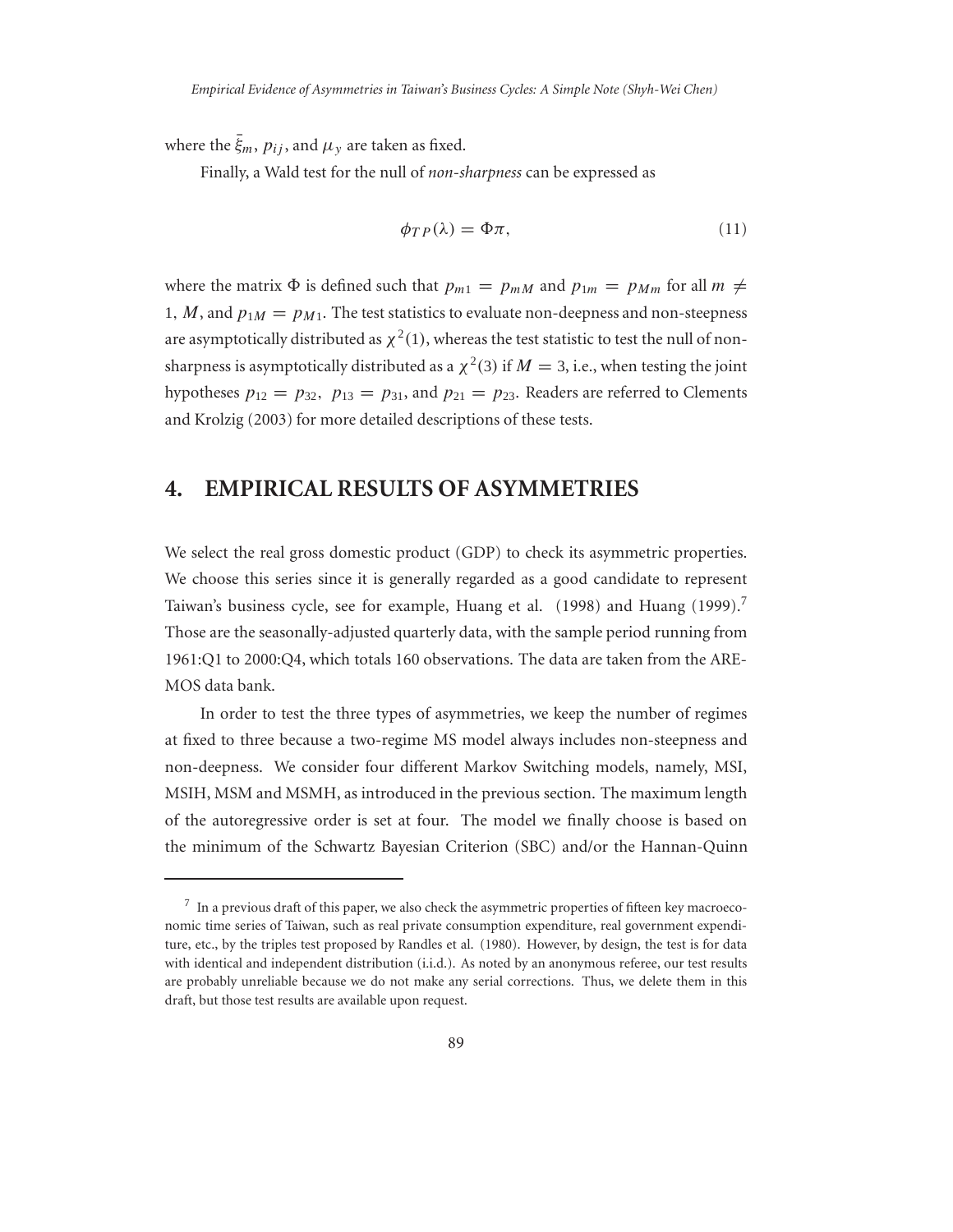| Models             | <b>SBC</b> | HQ        |
|--------------------|------------|-----------|
| $MSI(3)-AR(0)$     | 4.7105     | 4.5944    |
| $MSI(3)-AR(1)$     | 4.3072     | 4.1790    |
| $MSI(3)-AR(2)$     | 4.3082     | 4.1677    |
| $MSI(3)-AR(3)$     | 4.3046     | 4.1517    |
| $MSI(3)-AR(4)$     | $4.2441*$  | $4.0787*$ |
| $MSIH(3)-AR(0)$    | 4.6868     | 4.5475    |
| $MSIH(3)-AR(1)$    | 4.2086*    | 4.0570    |
| $MSIH(3)-AR(2)$    | 4.2432     | 4.0792    |
| $MSIH(3)-AR(3)$    | 4.3307     | 4.1543    |
| $MSIH(3)-AR(4)$    | 4.2440     | $4.0550*$ |
| $MSM(3)-AR(0)$     | 4.7105     | 4.5944    |
| $MSM(3)$ -AR $(1)$ | 4.4037     | 4.2755    |
| $MSM(3)-AR(2)$     | 4.3684     | 4.2279    |
| $MSM(3)-AR(3)$     | 4.3296     | 4.1767    |
| $MSM(3)-AR(4)$     | $4.3017*$  | $4.1363*$ |
| $MSMH(3)-AR(0)$    | 4.6868     | 4.5475    |
| $MSMH(3)-AR(1)$    | 4.3006     | 4.1490    |
| $MSMH(3)-AR(2)$    | 4.3279     | 4.1640    |
| $MSMH(3)-AR(3)$    | 4.3194     | 4.1430    |
| $MSMH(3)-AR(4)$    | 4.2705*    | $4.0815*$ |

Table 1 Model Selection

∗ denotes the minimum value of the SBC or the HQ.

Information Criterion (HQ).<sup>8</sup> If the SBC and HQ do not give consistent results, based on the parsimonious principle, we then rely on the SBC criterion. Table 1 summarizes the SBC and HQ results for model selection.

In light of the SBC and HQ, we choose one model in each type of the Markov Switching autoregressive model. That is to say, we select four final models on the grounds that we want to check the *robustness* of the test results for the asymmetries.

$$
SBC = \log \tilde{\sigma} + k \log(T) / T,
$$
  
\n
$$
HQ = \log \tilde{\sigma} + 2k \log(\log(T)) / T,
$$

where  $\tilde{\sigma}$  is the maximum likelihood estimate of  $\sigma$ .

<sup>8</sup> The formula for the Schwartz Bayesian Criterion and Hannan-Quinn Information Criterion are as follows: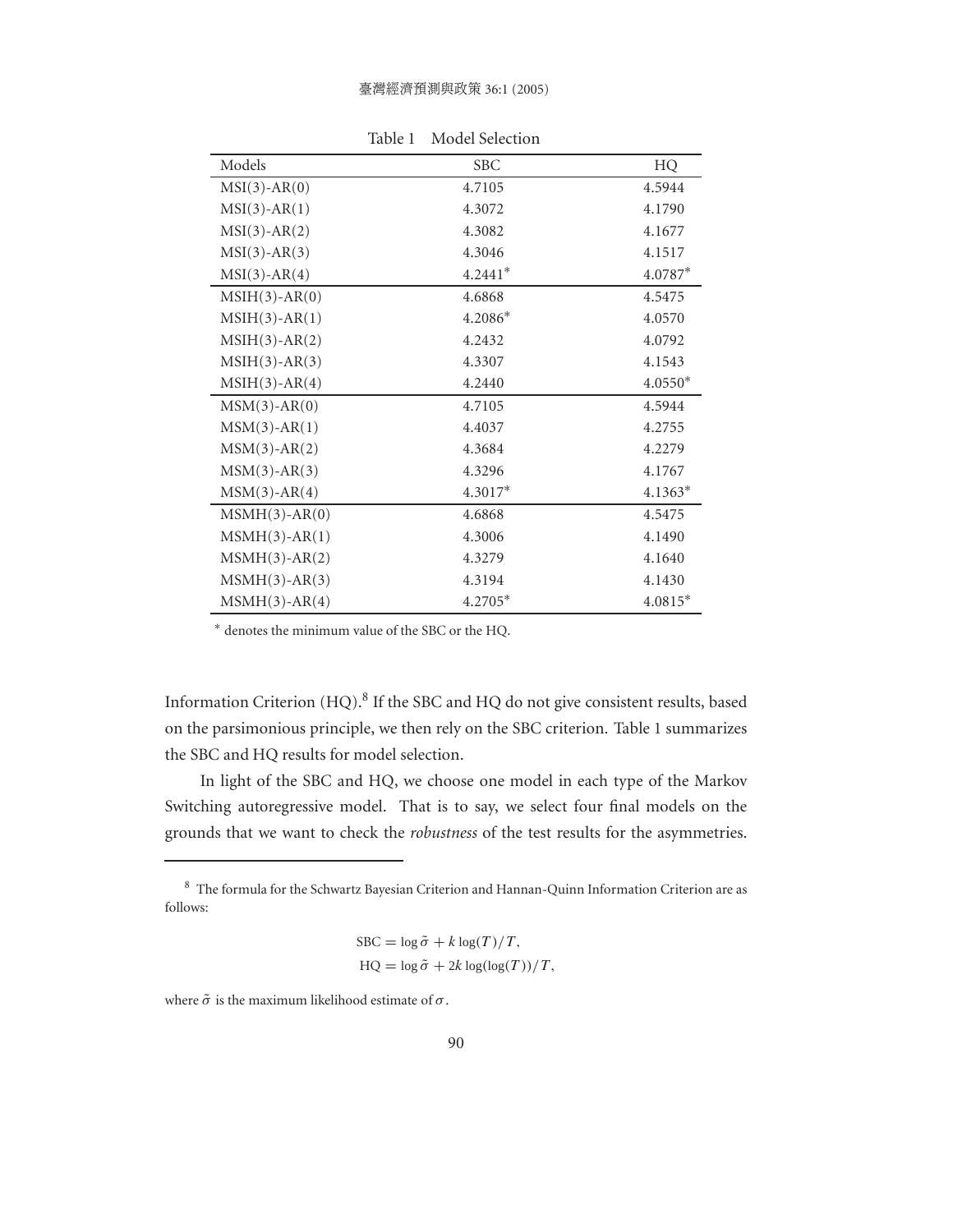*Empirical Evidence of Asymmetries in Taiwan's Business Cycles: A Simple Note (Shyh-Wei Chen)*

| Models          | Non-Deepness | Non-Steepness | Non-Sharpness |
|-----------------|--------------|---------------|---------------|
| $MSI(3)-AR(4)$  | 2.0211       | $7.4572*$     | $27.2626*$    |
|                 | [0.1551]     | [0.0063]      | [0.0000]      |
| $MSIH(3)-AR(1)$ | 1.6448       | $9.3498*$     | 5.3015        |
|                 | [0.1997]     | [0.0022]      | [0.1510]      |
| $MSM(3)-AR(4)$  | 0.5705       | $12.0822*$    | $19.6359*$    |
|                 | [0.8489]     | [0.0005]      | [0.0002]      |
| $MSMH(3)-AR(4)$ | 0.0019       | 1.7223        | 5.2046        |
|                 | [0.9652]     | [0.1894]      | [0.1574]      |

Table 2 Clements and Krolzig's Test Results

p-values are within brackets.

∗ denotes significance at the 5% level.

According to Table 1, the autoregressive lags for the MSI-type, MSM-type and MSMHtype models are four, while that for the MSIH-type model is at unity.

Before presenting the estimated results, we verify the C-K test results for the three asymmetries, as shown in Table 2. Worth noting is that if the non-deepness hypothesis is rejected by Clements and Krolzig's parametric tests, then we take this as strong evidence in favor of deepness based on Psaradakis and Sola (2003) and Clements and Krolzig's (2003) simulation results.<sup>9</sup> From the first column of Table 2, it is certain that the null hypothesis of non-deepness must not be rejected for any of the types of the Markov Switching Model.

The second column of Table 2 presents the C-K tests results for the null hypothesis of non-steepness for the four Markov Switching autoregressive models. The C-K test results for the MSI, MSIH and MSM models, but not the MSMH model, reject the null hypothesis of non-steepness, implying steep asymmetry is a characteristic of Taiwan's output growth rate. As pointed out by Verbrugge (1997), "the detection of steepness

<sup>9</sup> Psaradakis and Sola (2003) have pointed out: "...when the cyclical component of a time series is extracted by means of the HP procedures, much information about asymmetry in the true cyclical component is lost, resulting in tests having little power to detect deviations from symmetry. This implies that it is particularly important not to uncritically interpret failure to detect asymmetries in detrended time series as evidence in favor of symmetric cyclical behavior. Conversely, whenever asymmetry of the cycle is established using the familiar detrending methods, this can be taken as strong evidence in favor of asymmetry." The Monte Carlo results of Clements and Krolzig (2003) have also shown that "The parametric tests (a) behave as expected for correctly specified MS models, (b) are robust against skewness due to heteroscedasticity, and (c) have been found to be reliable tests for business cycle asymmetries even if the underlying DGP is different from the empirical model."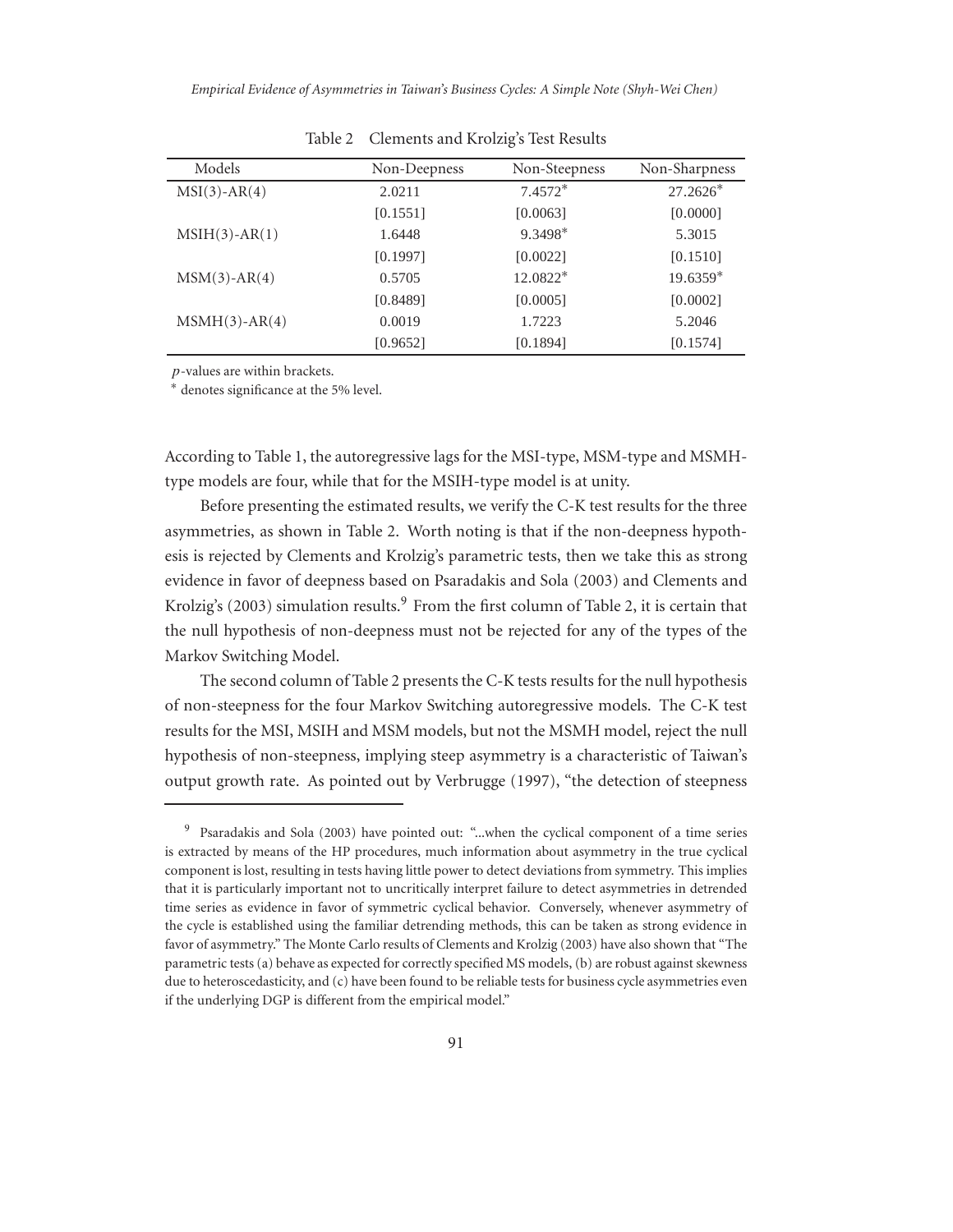should lead the researcher to search among specifications that can capture that form of asymmetry, such as the Threshold Autoregressiive (TAR), the Self-Exciting Threshold Autoregressive (SETAR), or the Smooth Threshold Autoregressive (STAR) models." This evidence for steepness strongly suggests that non-linear models are preferable to linear models in describing Taiwan's business cycles.

As for the asymmetry of sharpness, it is of particular interest to note the third column of Table 2. We cannot arrive at a consistent conclusion concerning either of the four models, but a pattern nevertheless occurs. If conditional variance is not regime-dependent, then non-sharpness is rejected. Conversely, if conditional variance is regime-dependent, then we accept the non-sharpness hypothesis. Simply put, the conclusion we reach is that sharpness is model-dependent for the growth rates of GDP.

The test results make it difficult to draw a conclusion  $vis -\hat{a}-vis$  sharp asymmetry in Taiwan's business conditions. For comparison purposes, we list the estimated results for the four Markov Switching autoregressive models in Table  $3<sup>10</sup>$ . The corresponding posterior probabilities, including those of the filtered and smoothed probabilities, are plotted in Figures 2 and 3, respectively.

It is important to remember that in a two-regime Markov Switching Model, nonsharpness implies that  $p_{12} = p_{21}$ , and in a three-regime model, it required that  $p_{12} = p_{32}$ ,  $p_{13} = p_{31}$  and  $p_{21} = p_{23}$ . Observe the transition probability estimates, i.e.,  $p_{ij}$ ,  $\forall i, j = 1, 2, 3$ , for the MSI(3)-AR(4) and MSM(3)-AR(4) models. They are quite similar in both models. The duration for staying in the low-growth regime (regime 1) is very persistent because  $p_{11}$  is over 0.96 for both models, but the duration for staying in the normal-growth (regime 2) and high-growth (regime 3) regimes is quite short.<sup>11</sup> Moreover, the parameter estimates for  $p_{13}$  and  $p_{31}$  in both models are near zero, implying that a high-growth regime is never immediately followed and/or directly preceded by a low-growth regime, and vice versa.

Take the MSM(3)-AR(4) model as an example; this is also the model estimated by Huang (1999), with the posterior probabilities showing that Taiwan's economy was

 $10$  All computations, including those from the asymmetric tests, are performed by the MSVAR module of the Ox software developed by Krolzig. It is both fast and robust in estimating the Markov Switching model. Although the MSVAR module does not provide estimates of the standard error for the transition probabilities, we can still test its significance (from zero) by its logits formation  $\pi_{ii} = \log(p_{ii}/(1$  $p_{ij}$ )). See Clements and Krolzig (2003) for details. We double check the results by estimating the GAUSS code and find that they are quite similar. For consistence, we only present the results from the MSVAR module.

<sup>&</sup>lt;sup>11</sup> The duration for staying in a particular regime is calculated by  $(1 - p_{ii})^{-1}$ ,  $\forall i = 1, 2, 3$ .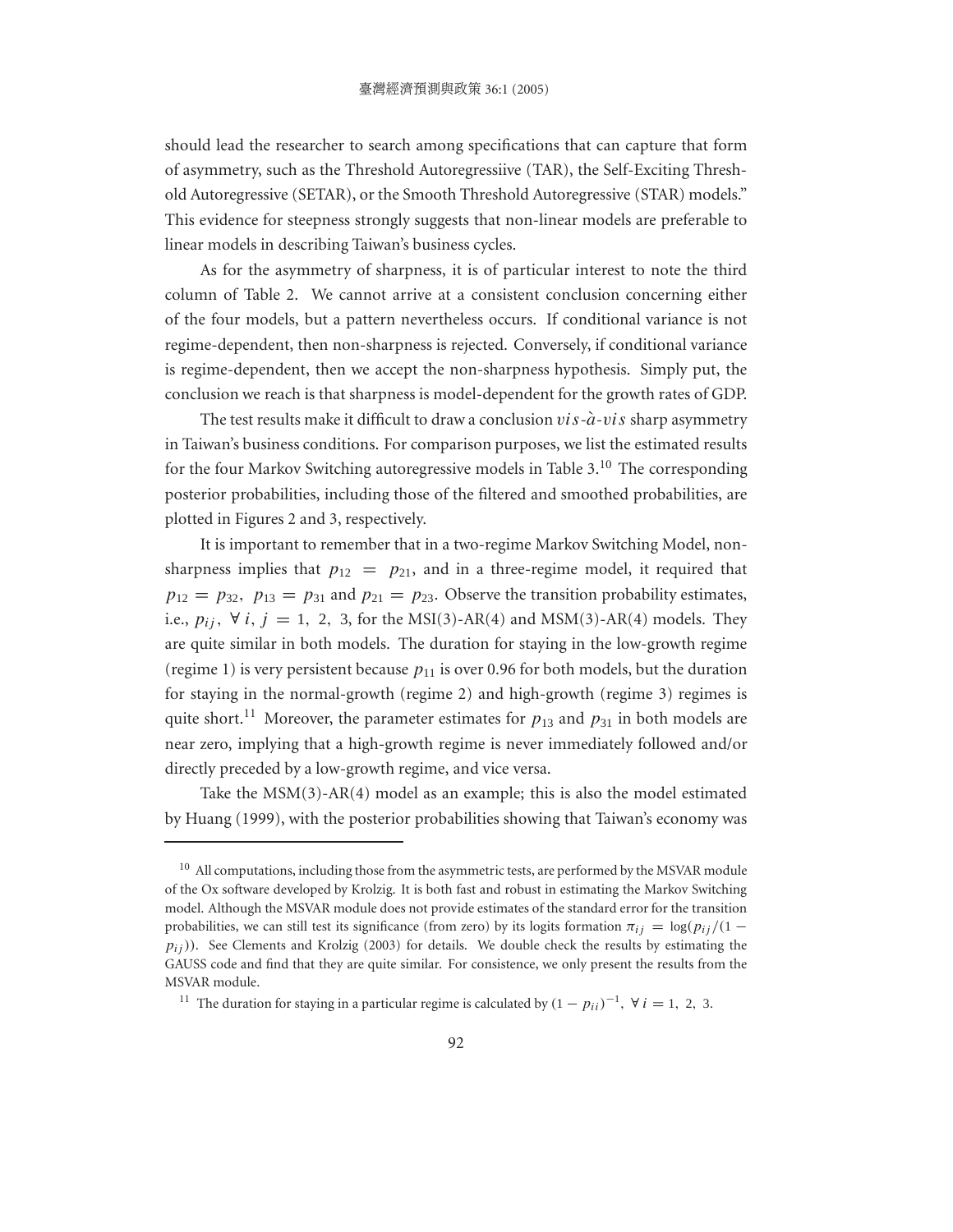| Parameters | $MSI(3)-AR(4)$ | $MSIH(3)-AR(1)$ | $MSM(3)-AR(4)$ | $MSMH(3)-AR(4)$ |
|------------|----------------|-----------------|----------------|-----------------|
| $\mu_1$    | $-2.5506*$     | $-1.7190*$      | $6.2482*$      | $6.2846*$       |
| $\mu_2$    | 1.4944*        | 2.2005*         | 8.7283*        | $7.4167*$       |
| $\mu_3$    | 5.4438*        | $4.0356*$       | 11.5496*       | 9.8572*         |
| $\alpha_1$ | $0.8109*$      | $0.6295*$       | $0.7461*$      | $0.7876*$       |
| $\alpha_2$ | 0.0909         |                 | $0.2473*$      | 0.0570          |
| $\alpha_3$ | $-0.0123$      |                 | $-0.0874$      | 0.0658          |
| $\alpha_4$ | $-0.2560*$     |                 | $-0.3363*$     | $-0.3247$       |
| $\sigma_1$ | $1.2501*$      | $0.8446*$       | $1.1645*$      | $0.6849*$       |
| $\sigma_2$ |                | $0.9407*$       |                | 1.3854*         |
| $\sigma_3$ |                | $2.0905*$       |                | 2.3474*         |
| $p_{11}$   | $0.9600*$      | $0.7468*$       | $0.9711*$      | $0.9458*$       |
| $p_{12}$   | $0.0319*$      | $5.1e - 7$      | $0.1119*$      | $0.0427*$       |
| $p_{13}$   | $1.1e-6$       | 0.0140          | $3.8e - 13$    | $5.4e - 12$     |
| $p_{21}$   | $2.1e - 10$    | 0.0023          | $0.0288*$      | $0.0542*$       |
| $p_{22}$   | $0.4450*$      | $0.9730*$       | $0.3475*$      | $0.9572*$       |
| $p_{23}$   | $0.4900*$      | $0.0348*$       | $0.4021*$      | $0.0153*$       |
| $p_{31}$   | $6.9e - 8$     | $0.2508*$       | $1.5e - 11$    | $5.2e - 11$     |
| $p_{32}$   | $0.5231*$      | $0.0270*$       | $0.5406*$      | $7.2e - 8$      |
| $p_{33}$   | $0.5100*$      | $0.9512*$       | $0.5979*$      | $0.9846*$       |
| $log-L$    | $-287.3809$    | $-293.3820$     | $-291.7585$    | $-284.3678$     |

Table 3 Estimated Results of the Three-Regime MS Models

∗ denotes the rejection of the null hypothesis that the parameter equals zero at the 5% level.

in a low growth regime between 1980–1985 and the post-1990 periods. With regards to the pre-1980 period, Taiwan's economy oscillated between the normal-growth and high-growth regimes, as shown in the panel on the left of Figure 3. From the MSM(3)-AR(4) model, the estimated growth rates for the three regime are 6.25%, 8.13% and 11.55%, respectively, results which are quite similar to those of Huang (1999) who derived 5.78%, 9.5% and 12.15% for the three regimes from 1961:Q1 to 1996:Q4.

A three-state model is required to characterize a business cycle with contractions (low-growth regime), normal growth (normal-growth regime) and rapid growth (high-growth regime). One feature of the business cycle, as described by Friedman (1969, 1993), is referred to as "peak-reversion" or "the plucking model". We evaluate this hypothesis by testing the following restrictions:  $p_{13} > p_{12}$ ;  $p_{21} > p_{23}$ ; and  $p_{32} > p_{31}$ . For all four of the Markov Switching Models, this hypothesis is rejected.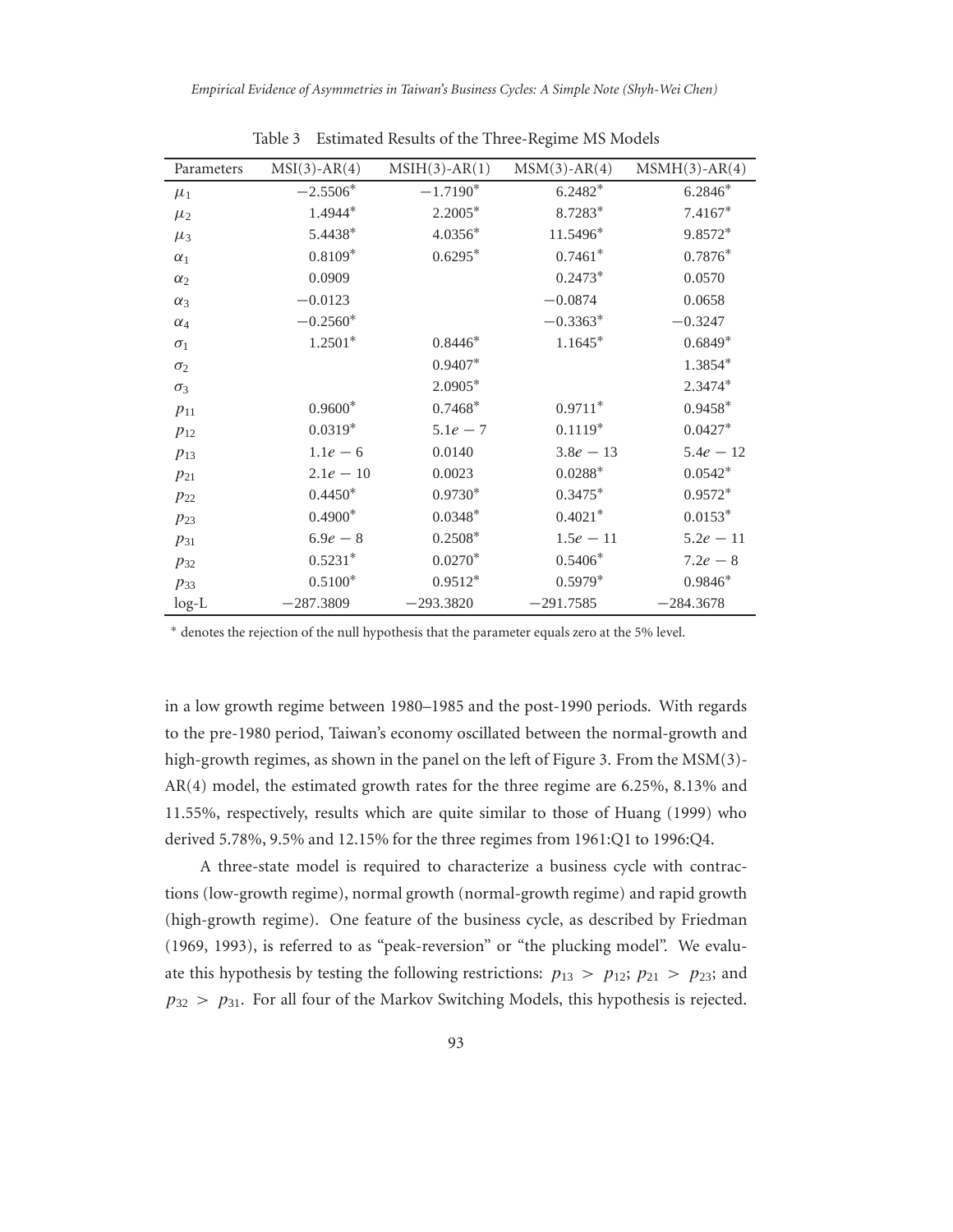

Figure 2 Posterior Probabilities of the MSI(3)-AR(4) (Panel on the Left) and MSIH(3)-AR(1) (Panel on the Right) Models, Respectively

Our test results for *non-deepness* provide further support for the previous empirical research of Huang (1999) and Chen (2002), who report that peak-reversion is not an acceptable interpretation of Taiwan's business cycles.

As far as the MSIH and MSMH models go, they display different patterns, with one of the most significant differences between the two models being the parameter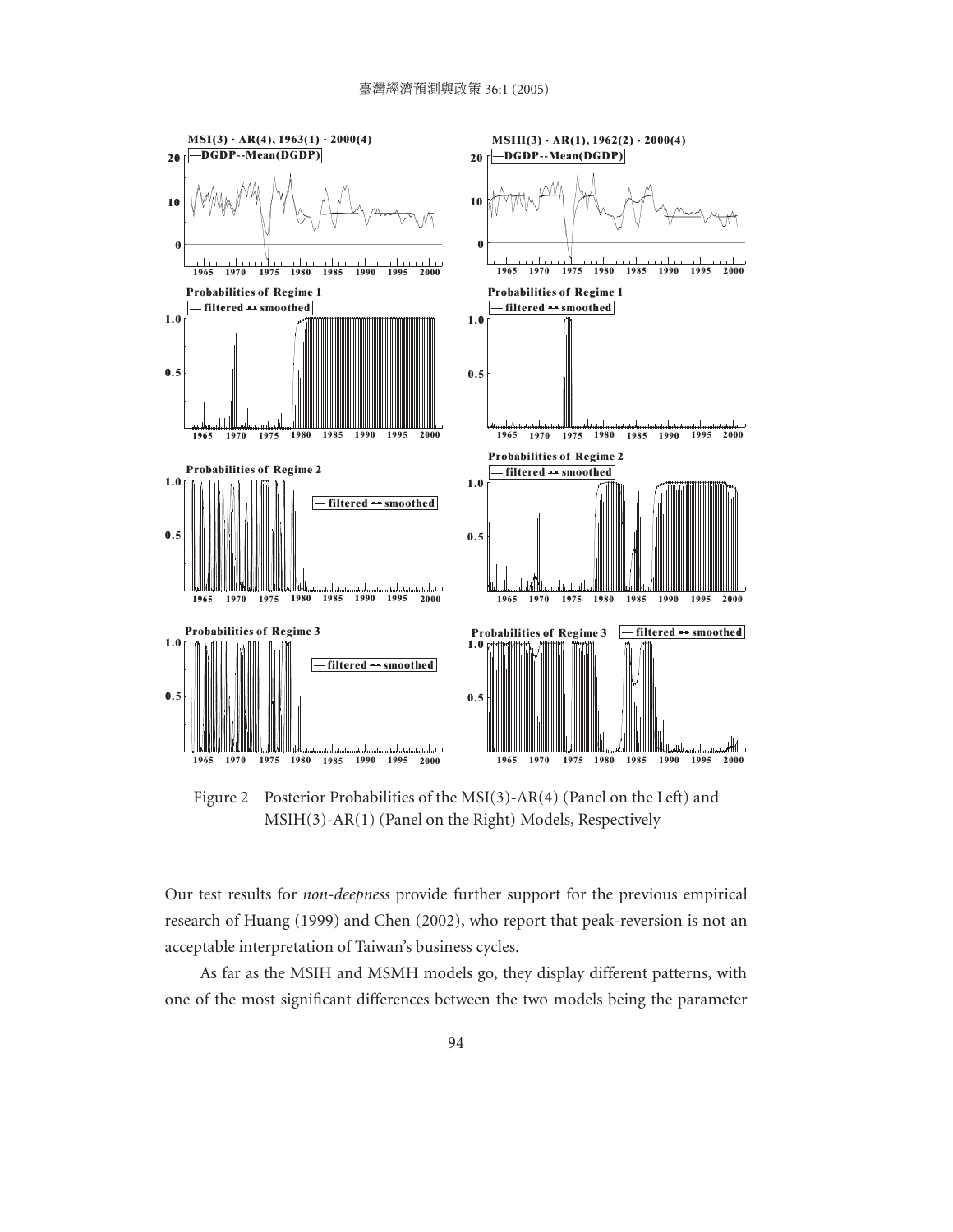

Figure 3 Posterior Probabilities of the MSM(3)-AR(4) (Panel on the Left) and MSMH(3)-AR(4) (Panel of the Right) Models, Respectively

estimate of  $p_{11}$ . For the MSIH model, it is 0.75, whereas for the MSMH model, it is 0.95. This difference in  $p_{11}$  contributes to the divergent pattern in the posterior probabilities of the two models, particularly in the low-growth regimes. For the MSIH model, the low-growth regime is only in 1974, while for the MSMH model, it is in the 1990 to 1999 period.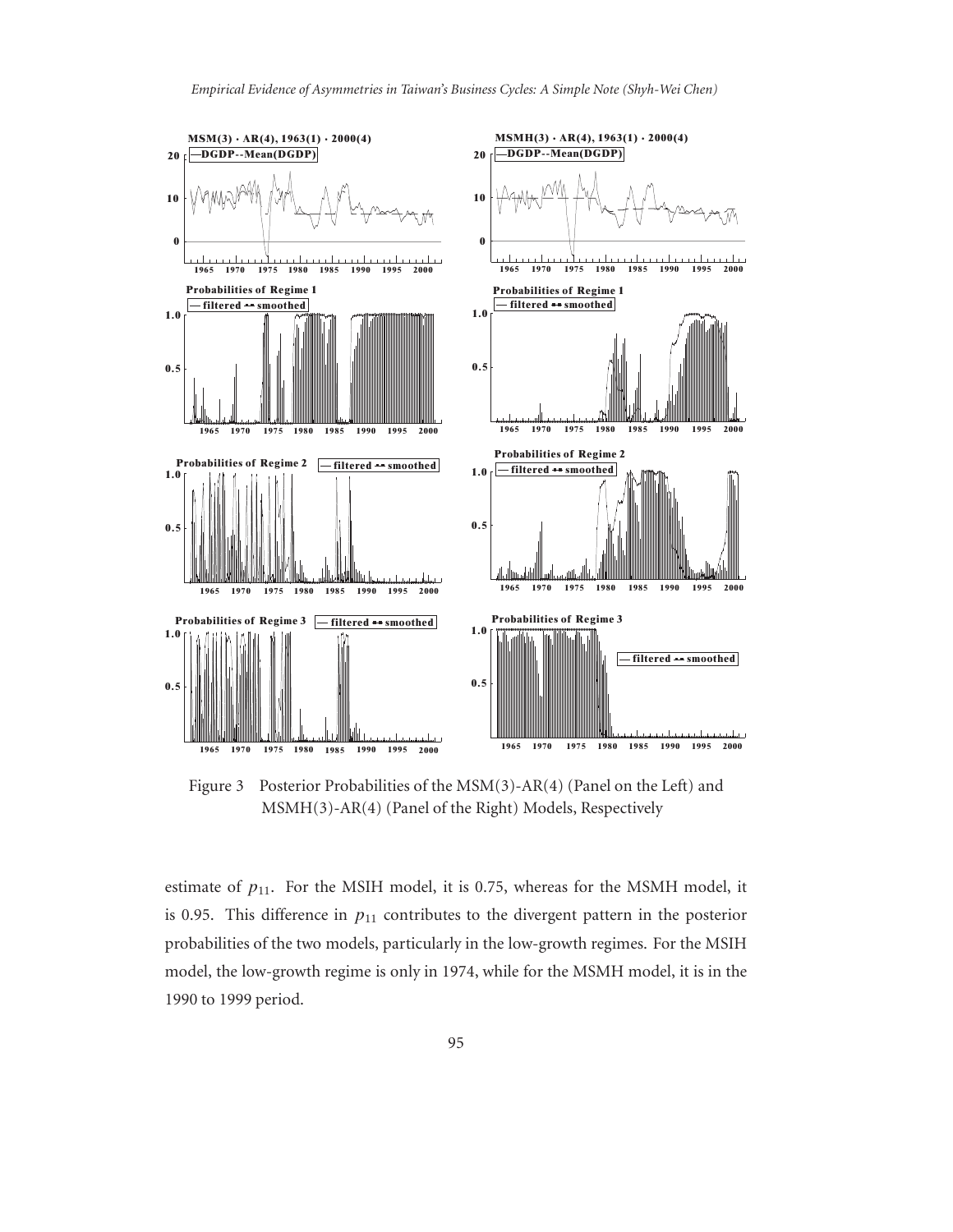When we compare all models in terms of the SBC results in Table 1, then we come to the conclusion that the final model to be chosen should be MSIH(3)-AR(1). From our "subjective perspective", on the basis of the posterior probabilities in the panel on the right of Figure 2, we think that this model's prediction is more consistent with the history of Taiwan's economy than are the other models. For example, before 2000, Taiwan experienced one period of negative growth, i.e., in 1974, as evidenced by MSIH's low-growth regime probability. Moreover, the average growth rates in the post-1990 (regime 2) are lower than those in the pre-1990 period (regime 3). From the "objective viewpoint", we summarize some diagnostic checking by plotting the predicted and standardized errors in Figure 4. The statistical properties of the standardized errors and predicted errors are shown in the upper and lower panels of Figure 5. As shown in Figure 4, the predicted errors indicate that the volatility of the process shrinks after 1990. From the graphs in Figure 5, it is clear that no strong autocorrelation remains in the errors and that the normality hypothesis is accepted for the standardized and predicted errors. We conclude that the MSIH(3)-AR(1) model is a valid, albeit *approximate*, statistical representation of Taiwan's business cycle.

One potential problem of the  $MSIH(3)-AR(1)$  model, however, is that the recession dates that it identifies are totally different from the chronology reported by the Council for Economic Planning and Development (hereafter CEPD), but they are consistent with the recession dates determined by the Economic Cycle Research Institute (ECRI). According to the ECRI's report, before 2000, Taiwan experienced only one business cycle between December 1973 and January 1975. This could mean that, in concept, the turning points of the peaks and troughs reported by the CEPD are for the *growth cycle*, and not for the business cycle. Another possible explanation is that the volatility of Taiwan's output growth rates changes. Evidence of this *conjecture* can be found in the predicted errors in Figure 4 where we note that the volatility of the process decreases after 1990. One possible solution for this problem is provided by McConnell and Perez-Quiros (2000) who consider a two-state Markov Switching Model which allows that the conditional mean must be dependent on two unobserved state variables, one for average growth rate and the other for business variation.<sup>12</sup>

<sup>&</sup>lt;sup>12</sup> McConnell and Perez-Quiros (2000) showed that the volatility of U.S. output decreased in 1984Q1.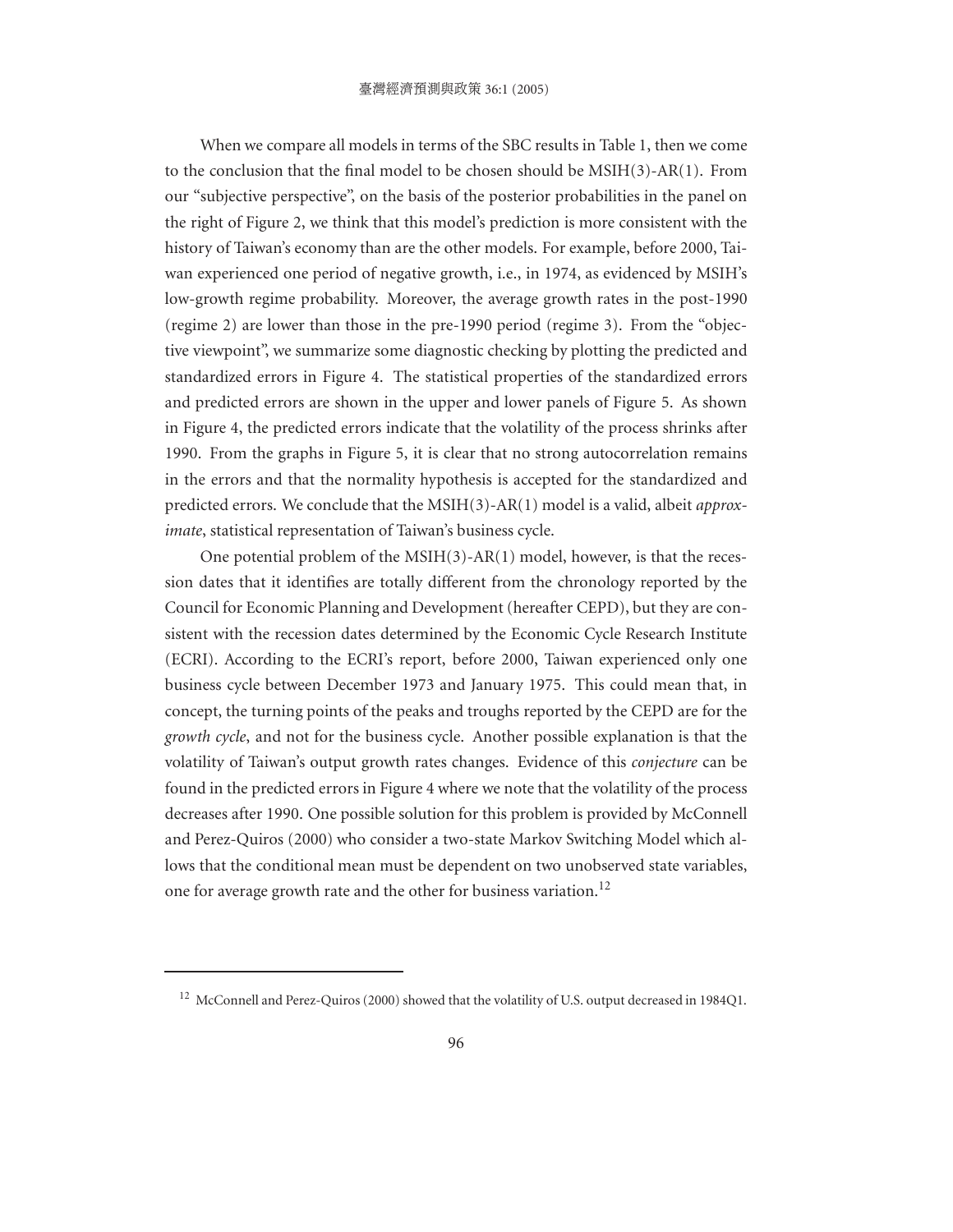

Figure 4 Predicted and Standardized Errors of the MSIH(3)-AR(1) Model

#### **5. CONCLUDING REMARKS**

In this paper, we examine the asymmetric features of Taiwan's business fluctuations. In particular, we check deepness, steepness and sharpness asymmetries for the real growth rate of the gross domestic product in Taiwan. We find that the non-deepness property is overwhelmingly acceptable in Taiwan, but non-steepness is strongly rejected by the Clements and Krolzig parametric tests. The evidence for steepness suggests that in characterizing Taiwan's business cycles, non-linear models are preferable to linear ones. The conclusion we arrive at for the property of sharpness is inconclusive and is modeldependent. We also check the asymmetric properties for fourteen key macroeconomic time series.

Aside from those of the tests used in this paper, researchers report many asymmetric test statistics in the literature, for example, the time irreversibility (TR) test of Ramsey and Rothman (1996) and Chen, Chou, and Kuan (2000) and the asymmetric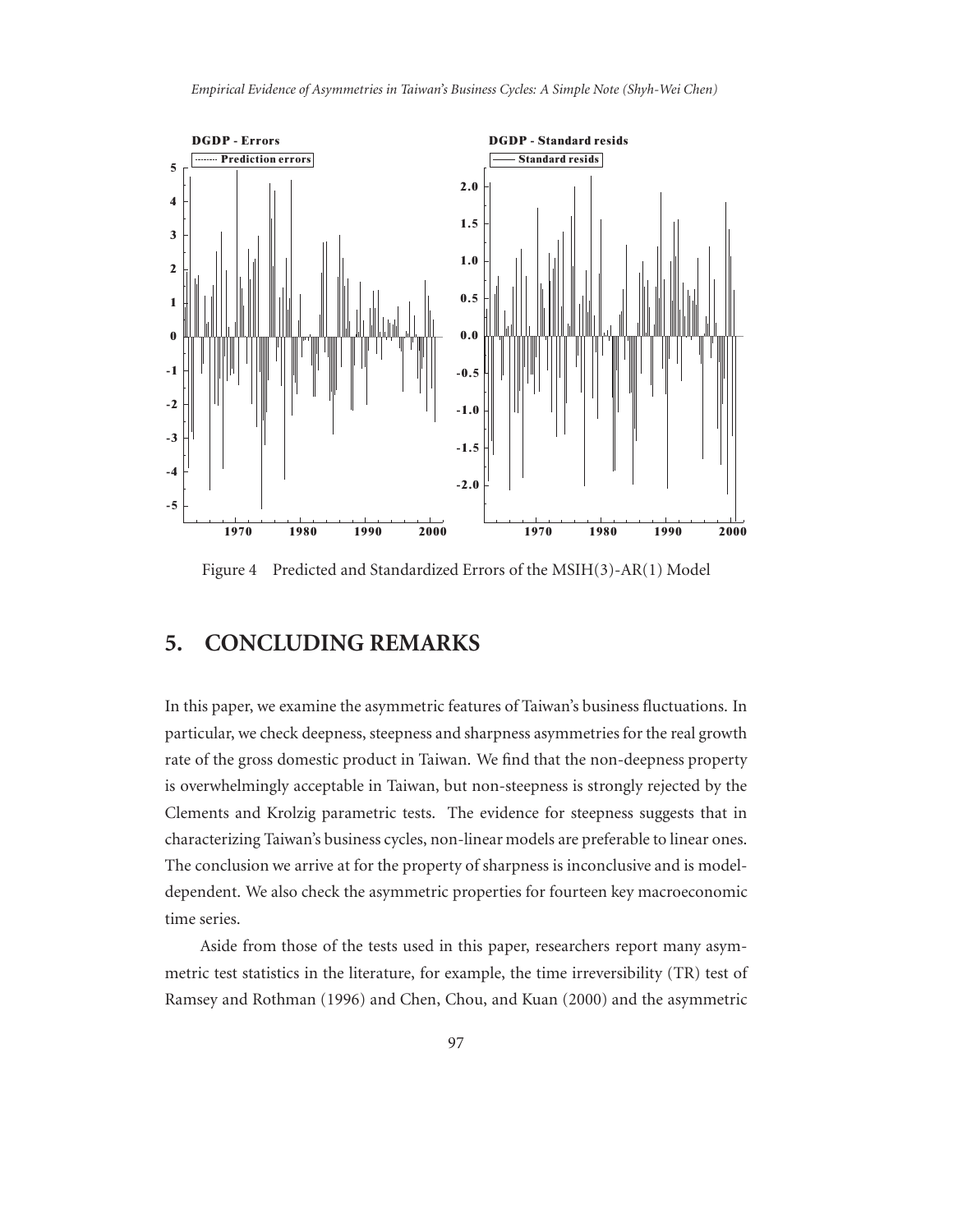#### 臺灣經濟預測與政策 36:1 (2005)



Figure 5 Statistical Properties of the Standardized Errors (Top Panel) and Predicted Errors (Bottom Panel) in the MSIH(3)-AR(1) Model

test of Bai and Ng (2001). Further avenues of research might combine all of these test statistics together in an attempt to check the asymmetry of a time series.

#### **REFERENCES**

- Bai, J. and S. Ng (2001), "A Consistent Test for Conditional Symmetry in Time Series Models," *Journal of Econometrics*, 103(1–2), 225–258.
- Belaire-Franch, J. and D. Contreras (2003), "An Assessment of International Business Cycle Asymmetries using Clements and Krolzig's Parametric Approach," *Studies in Nonlinear Dynamics and Econometrics*, 6(4), 1–9.
- Chen, S.-W. (2002), "Is There a Peak-Reversion Asymmetry in Taiwan's Business Cycles?" *Taiwan Economic Review*, 30(4), 531–562.
- Chen, S.-W. and J.-L. Lin (2000), "Identifying Turning Points and Business Cycles in Taiwan: A Multivariate Dynamic Markov-Switching Factor Model Approach," *Academia Economic*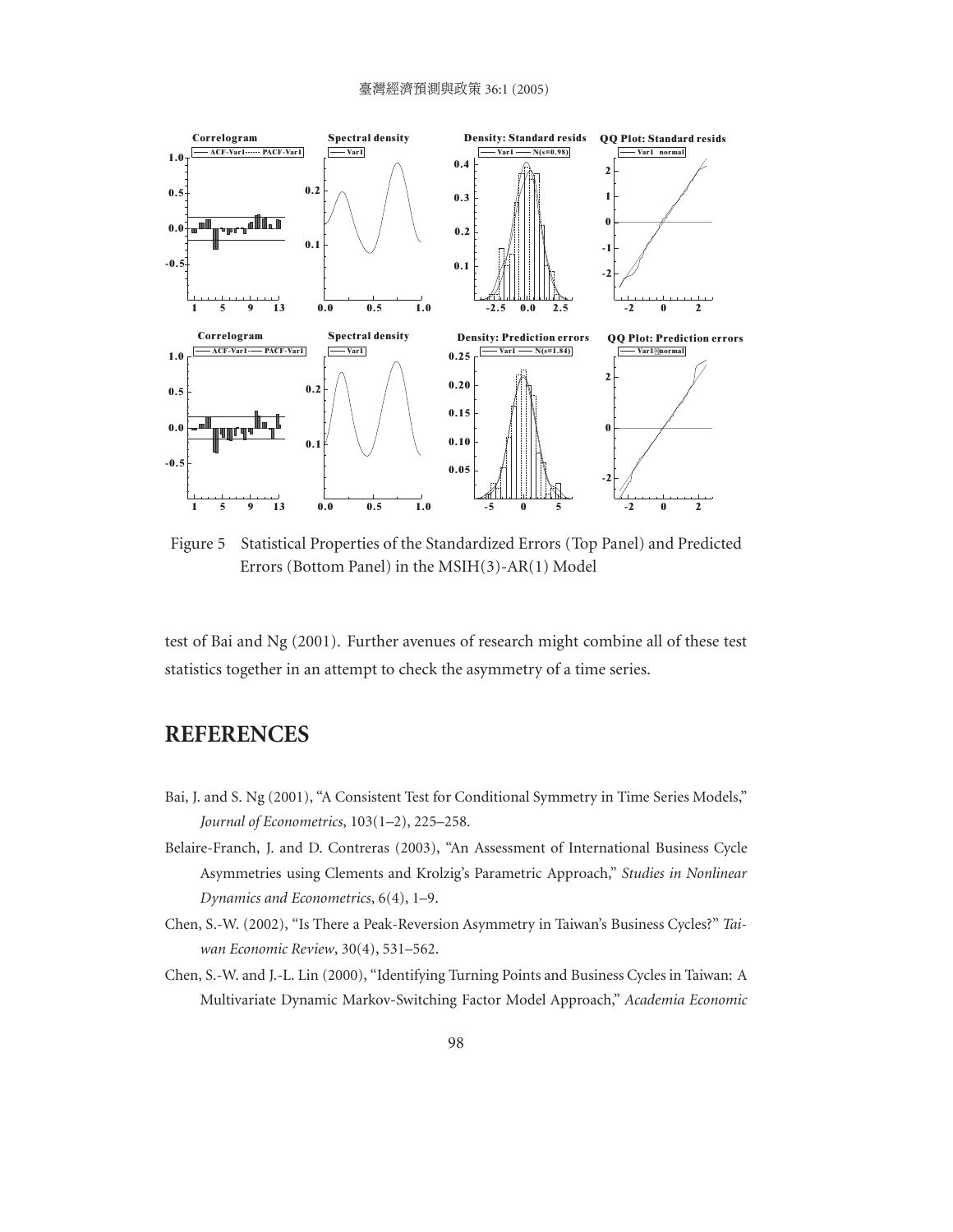*Papers*, 28(3), 289–320.

- Chen, Y.-T., R. Y. Chou, and C.-M. Kuan, (2000), "Testing Time Reversibility without Moment Restrictions," *Journal of Econometrics*, 95(1), 199–218.
- Clements, M. P. and H.-M. Krolzig (2002), "Can Oil Shocks Explain Asymmetries in the US Business Cycle?" *Empirical Economics*, 27(2), 185–204.
- Clements, M. P. and H.-M. Krolzig (2003), "Business Cycle Asymmetries: Characterizing and Testing Based on Markov-Switching Autoregression," *Journal of Business and Economic Statistics*, 21(1), 196–211.
- DeLong, J. B. and L. H. Summers (1986), "Are Business Cycle Symmetrical?" in R. J. Gordon (ed.), *The American Business Cycle*, Chicago: National Bureau of Economic Research and University of Chicago Press, 166–179.
- Falk, B. L. (1986), "Further Evidence on the Asymmetric Behavior of Economic Time Series over the Business Cycle," *Journal of Political Economy*, 94 (5),1096–1109.
- Friedman, M. (1969), *The Optimum Quantity of Money and Other Essays*, Chapter 12, 261–284, Chicago: Aldine.
- Friedman, M. (1993), "The 'Plucking Model' of Business Fluctuations Revised," *Economic Inquiry*, 31(2), 171–177.
- Hamilton, J. D. (1989), "A New Approach to the Economic Analysis of Nonstationary Time Series and the Business Cycle," *Econometrica*, 57(2), 357–384.
- Hansen, B. E. (1992), "The Likelihood Ratio Test under Nonstandard Conditions: Testing the Markov Switching Model of GNP," *Journal of Applied Econometrics*, 7(0), S61–S82.
- Hansen, B. E. (1996), "Erratum: The Likelihood Ratio Test under Nonstandard Conditions: Testing the Markov Switching Model of GNP," *Journal of Applied Econometrics*, 11(2), 195–198.
- Huang, C.-H. (1999), "Phases and Characteristics of Taiwan Business Cycles: A Markov Switching Analysis," *Taiwan Economic Review*, 27(2), 185–213.
- Huang, Y.-L., C.-M. Kuan, and K. S. Lin (1998), "Identifying the Turning Points and Business Cycles and Forecasting Real GNP Growth Rate in Taiwan," *Taiwan Economic Review*, 26(4), 431–457.
- Kim, J.-R. and S. Mittnik (1996), "Detecting Asymmetries in Observed Linear Time Series and Unobserved Disturbances," *Studies in Nonlinear Dynamics and Econometrics*, 1(3), 131– 143.
- Kim, C.-J. and C. J. Murray (2002), "Permanent and Transitory Components of Recessions," *Empirical Economics*, 27(2), 163–183.
- McConnell, M. M. and G. Perez-Quiros (2000), "Output fluctuations in the United States: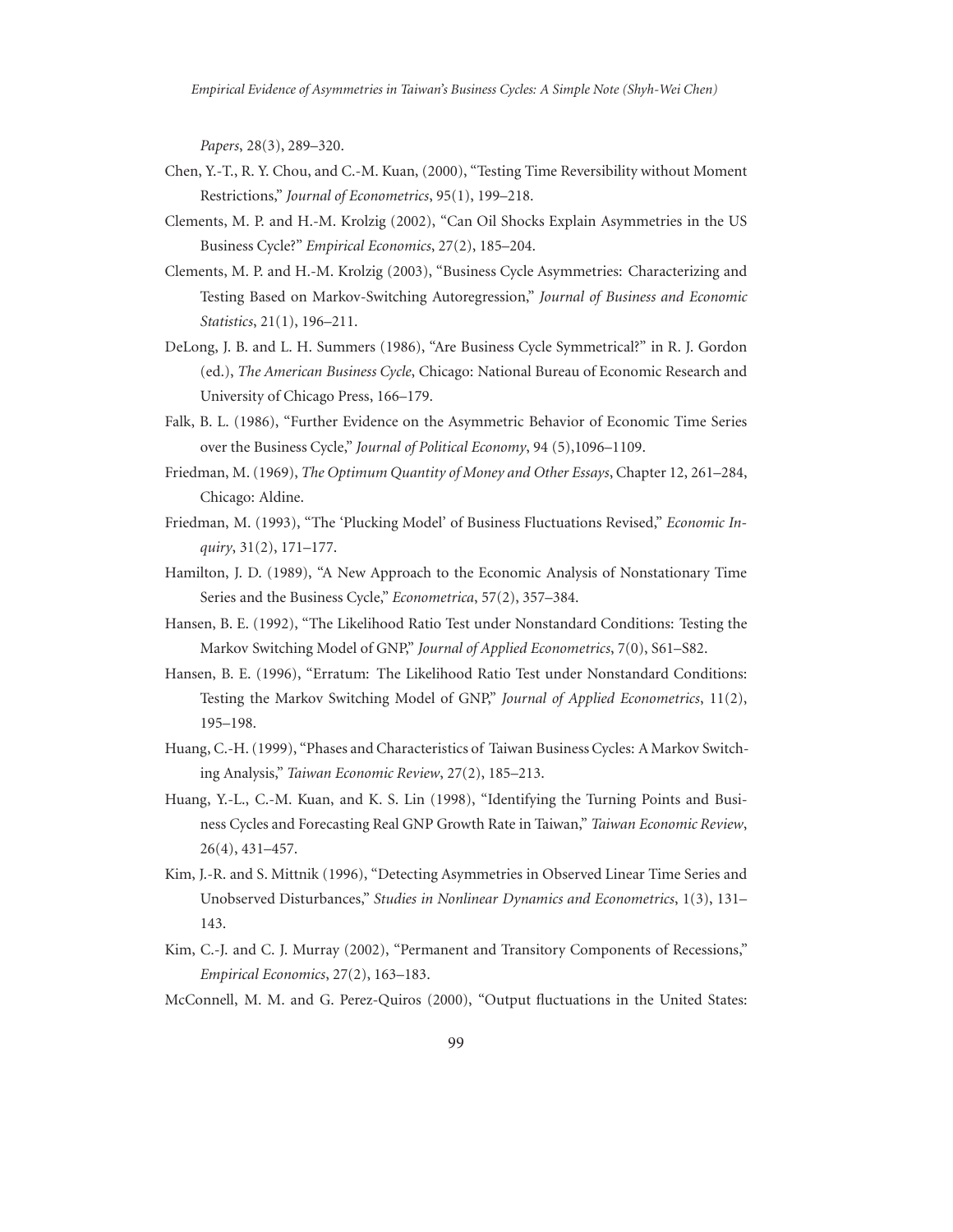What has changed since the early 1980's?" *American Economic Review*, 90(5), 1464–1476.

- McQueen, G. and S. Thorley (1993), "Asymmetric Business Cycle Turning Points," *Journal of Monetary Economics*, 31(3), 341–362.
- Neftci, S. N. (1984), "Are Economic Time Series Asymmetric over the Business Cycle?" *Journal of Political Economy*, 92(2), 307–328.
- Psaradakis, Z. and M. Sola (2003), "On Detrending and Cyclical Asymmetry," *Journal of Applied Econometrics*, 18(3), 271–289.
- Ramsey, J. and P. Rothman (1996), "Time Irreversibility and Business Cycle Asymmetry," *Journal of Money, Credit and Banking*, 28(1), 1–21.
- Randles, R. M., M. Flinger, G. Policello, and D. Wolfe (1980), "An Asymptotically Distribution-Free Test for Symmetry versus Asymmetry," *Journal of the American Statistical Association*, 75(1), 168–172.
- Razzak, W. A. (2001), "Business Cycle Asymmetries: International Evidence," *Review of Economic Dynamics*, 4(1), 230–243.
- Rothman, P. (1991), "Further Evidence on the Asymmetric Behavior of Unemployment Rates over the Business Cycle," *Journal of Macroeconomics*, 13(2), 291–298.
- Sichel, D. E. (1989), "Are Business Cycles Asymmetric? A Correction," *Journal of Political Economy*, 97(5), 1255–1260.
- Sichel, D. E. (1993), "Business Cycle Asymmetry: A Deeper Look," *Economic Inquiry*, 31(2), 224–236.
- Sichel, D. E. (1994), "Inventories and the Three Phases of the Business Cycle," *Journal of Business and Economic Statistics*, 12(3), 269–278.
- Verbrugge, R. (1997), "Investigating Cyclical Asymmetries," *Studies in Nonlinear Dynamics and Econometrics*, 2(1), 15–22.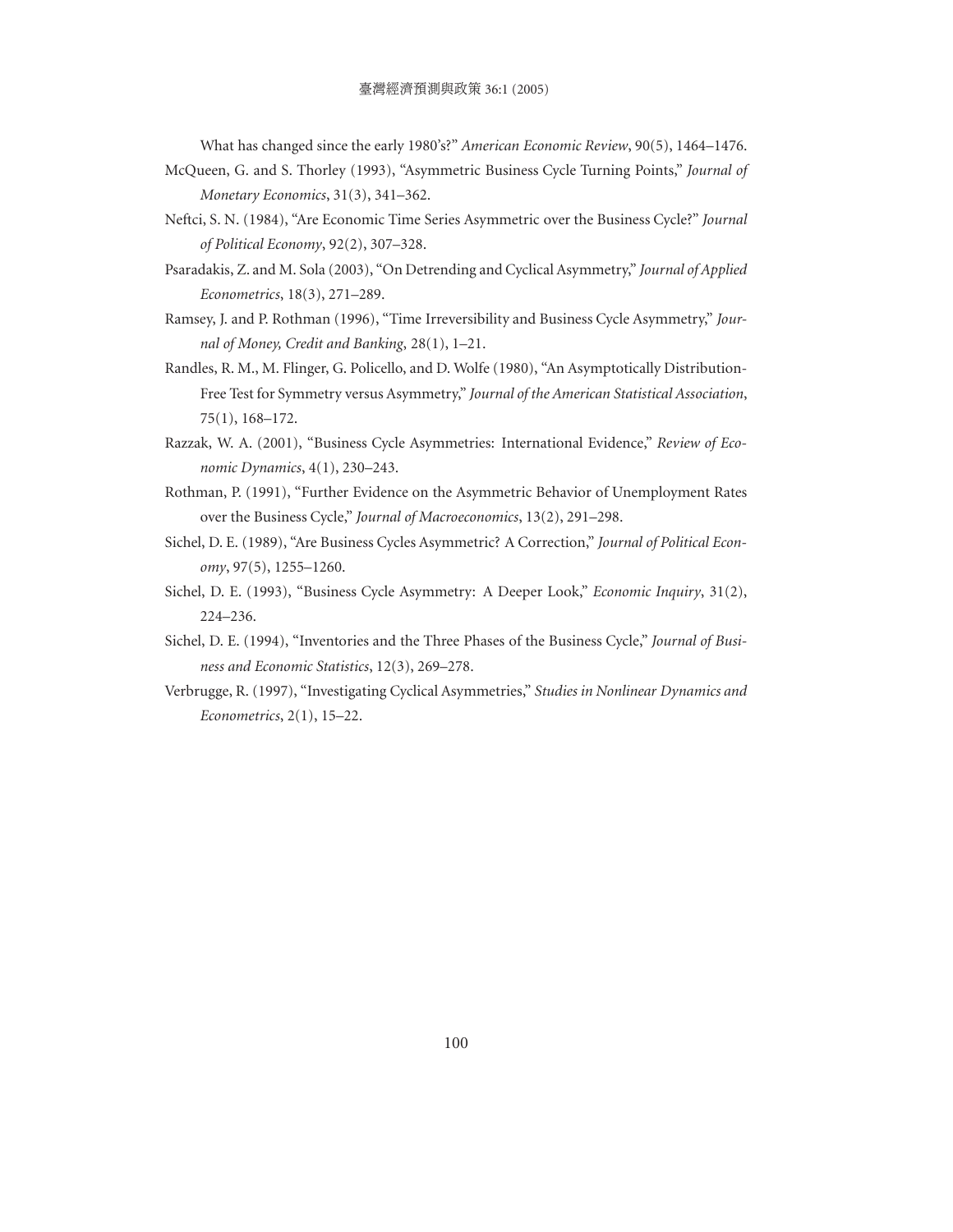# 臺灣景氣波動不對稱性特色之檢定

## 陳仕偉\* 東海大學經濟學系

關鍵詞: 深度、斜度、尖度、景氣循環 JEL 分類代號: C22, E32

<sup>∗</sup> 聯繫作者: 陳仕偉, 東海大學經濟學系, 臺中市 407 臺中港路三段 181 號。 電話: (04) 2359-0121 分機 2922; 傳真: (04) 2359-0702; E-mail: schen@mail.thu.edu.tw。 作者要感謝本刊編輯委員及兩位 匿名審查人的指正並惠賜改進意見。 文中若有任何疏失, 當由作者完全負責。